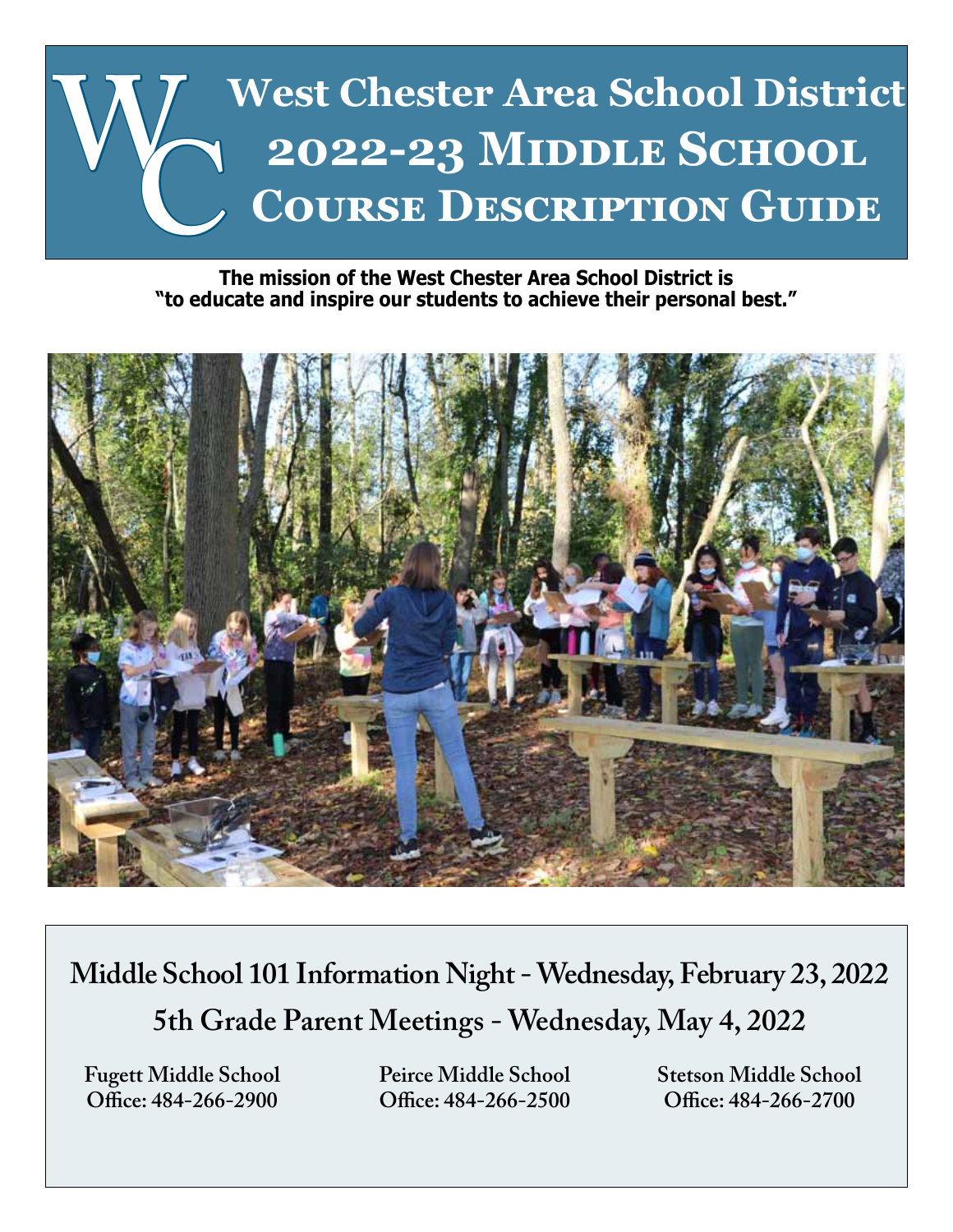# **Middle School Course Selection Timeline**

| <b>DATE</b>                     | <b>CURRENT 6TH &amp; 7TH GRADE</b><br>(These students will be in $7th$ & $8th$ Grade in 2022-23)                                                                                              |
|---------------------------------|-----------------------------------------------------------------------------------------------------------------------------------------------------------------------------------------------|
| February 1 through February 11  | Teacher recommendation window                                                                                                                                                                 |
| February 14 through February 25 | Student and parent course selection week                                                                                                                                                      |
| Wednesday, February 23, 2022    | Middle School 101 Parent Information Night                                                                                                                                                    |
| March 7 through March 11        | Recommendations may be viewed on the Parent Portal. All<br>requests to change course selections and/or recommendations<br>must be submitted to the student's counselor during this<br>window. |
| March 25                        | Course change deadline - Course level waiver recommendations<br>require administrative approval beyond this date.                                                                             |
| Wednesday, May 4, 2022          | 5th grade course selection night                                                                                                                                                              |
| Mid August                      | 5th Grade Parent Orientation Nights                                                                                                                                                           |

# **Purpose**

The intent of this Course Description Guide is to provide students and parents with descriptions of courses offered in the middle schools of the West Chester Area School District.

# **Changes After the School Year Begins**

Students may consider level changes after September 16th. Level changes will be honored provided they are in the best interest of the student and seats are available as a result of a level change.

Course changes into or out of a performing music after September 16th will only be processed after the completion of the marking period in which the request was made. These changes can be processed if there are available seats in the newly requested course(s).

# **High School Credit in Middle School:**

High school credit is not offered for courses taken in middle school.

Placement of students into appropriate courses is an important factor that contributes to student success. To make appropriate decisions, middle school principals will consider multiple data points in the decision-making process. These data points will include student performance in class as evidenced by their report card grades, student performance on PSSA assessments, and their current teacher's recommendation. In addition, local assessment data may be considered should any be available for individual students.

**Placement Decisions**

# **Grading Scale**

A+= 97-100 A = 93-96 A- = 90-92 B+= 87-89 B = 83-86 B- = 80-82  $C = 73-76$   $C = 70-72$  $F =$  below 70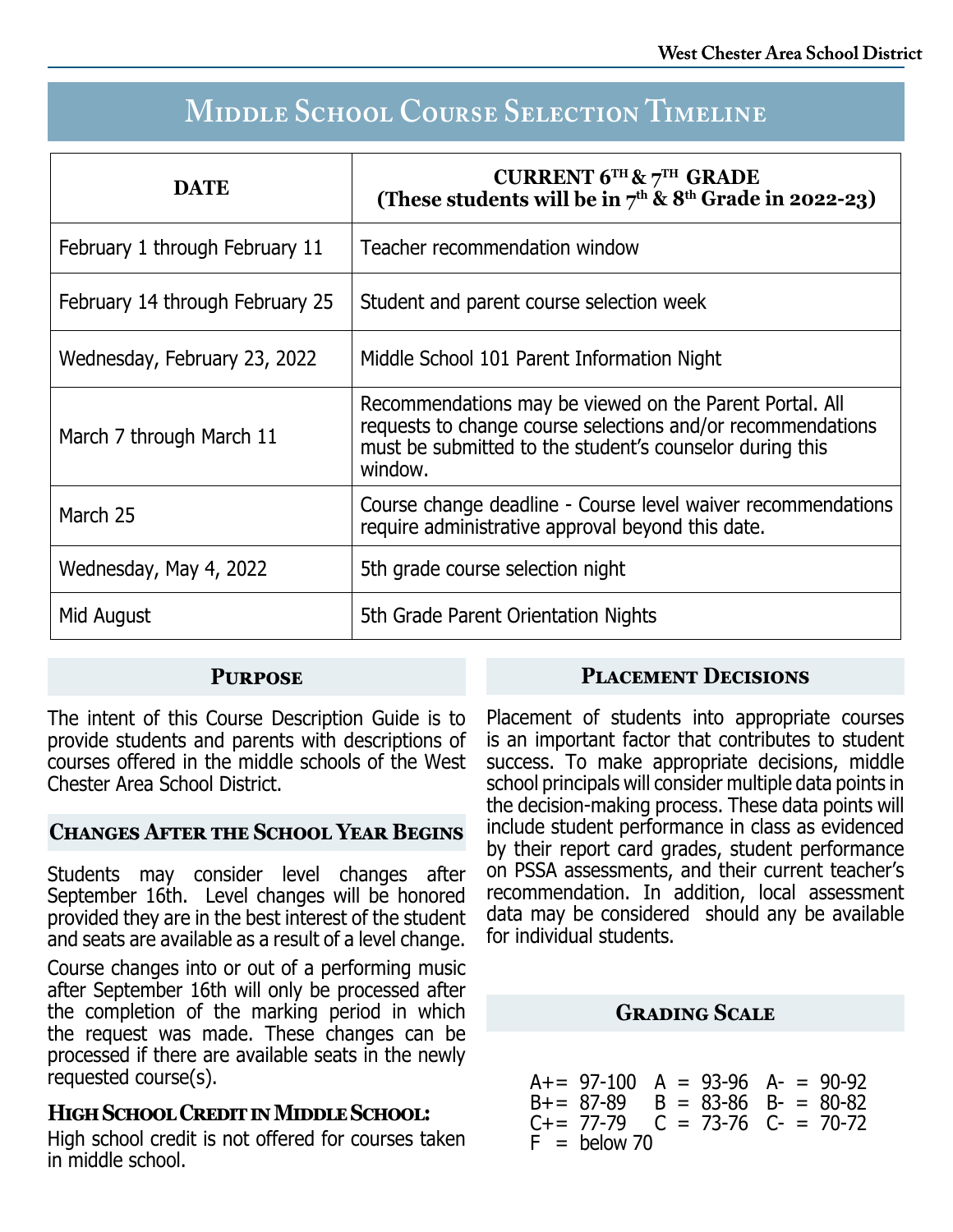# **Level Recommendation Guidelines**

### **Accelerated Honors:**

Accelerated Honors courses are designed for students who can learn advanced content at an accelerated pace. These courses provide students with a rigorous curriculum that extends beyond grade level standards. These courses promote collaborative and self-directed learning through a variety of instructional activities and assessments.

# **Honors:**

Honors courses are designed for students who can learn enriched content at a challenging pace. These courses provide students with a rigorous, grade level curriculum. These courses promote collaborative, guided, and self-directed learning through a variety of instructional activities and assessments.

# **Grade Level:**

Grade level courses are designed for students who can learn at a continuous pace. These courses provide students with essential skills and content knowledge aligned to grade level standards. These courses promote collaborative and guided learning through a variety of instructional activities and assessments.

# **The Keystone Exams**

The Keystone Exams are one component of Pennsylvania's new system of high school graduation requirements. Keystone Exams help assess student proficiency of the Pennsylvania Core Standards standards aligned with expectations for success in college and the workplace. In order to receive a diploma, students must also meet local district credit and attendance requirements and complete a culminating project, along with any additional district requirements.

Beginning with the class of 2023, Chapter 4 Rules and Regulations for the state of Pennsylvania require that students must demonstrate proficiency on the Algebra 1, Biology, and Literature Keystone Exams in order to graduate. Keystone Exams help assess student proficiency of the Pennsylvania Core Standards - standards aligned with expectations for success in college and the workplace. Students

will be offered multiple opportunities to take the Keystone Exams throughout their high school careers.

Additionally, Act 158 and Act 6 established alternative pathways to meet statewide graduation requirements.

### **School Counselor Assignments**

Counselor assignments for the 2022-23 school year are listed below and on the back cover of this course guide.

### **Fugett Middle School:**

Malina Bowen, Grade 6 mbowen@wcasd.net, 484-266-2914

Mike Cassidy, Grade 7 mcassidy@wcasd.net, 484-266-2912

Bernadette Simpson, Grade 8 bsimpson@wcasd.net, 484-266-2911

# PEIRCE MIDDLE SCHOOL:

Stephanie Roesener, Grade 6 sroesener@wcasd.net, 484-266-2513

Carol DeMarco, Grade 7 cdemarco@wcasd.net, 484-266-2511

Akieda Behlin, Grade 8 abehlin@wcasd.net, 484-266-2512

#### **STETSON MIDDLE SCHOOL:**

Bobby Schwartz, Grade 6 rschwartz@wcasd.net, 484-266-2713

Casey Cerullo, Grade 7 ccerullo@wcasd.net, 484-266-2712

Heather Selgrath, Grade 8 hselgrath@wcasd.net, 484-266-2711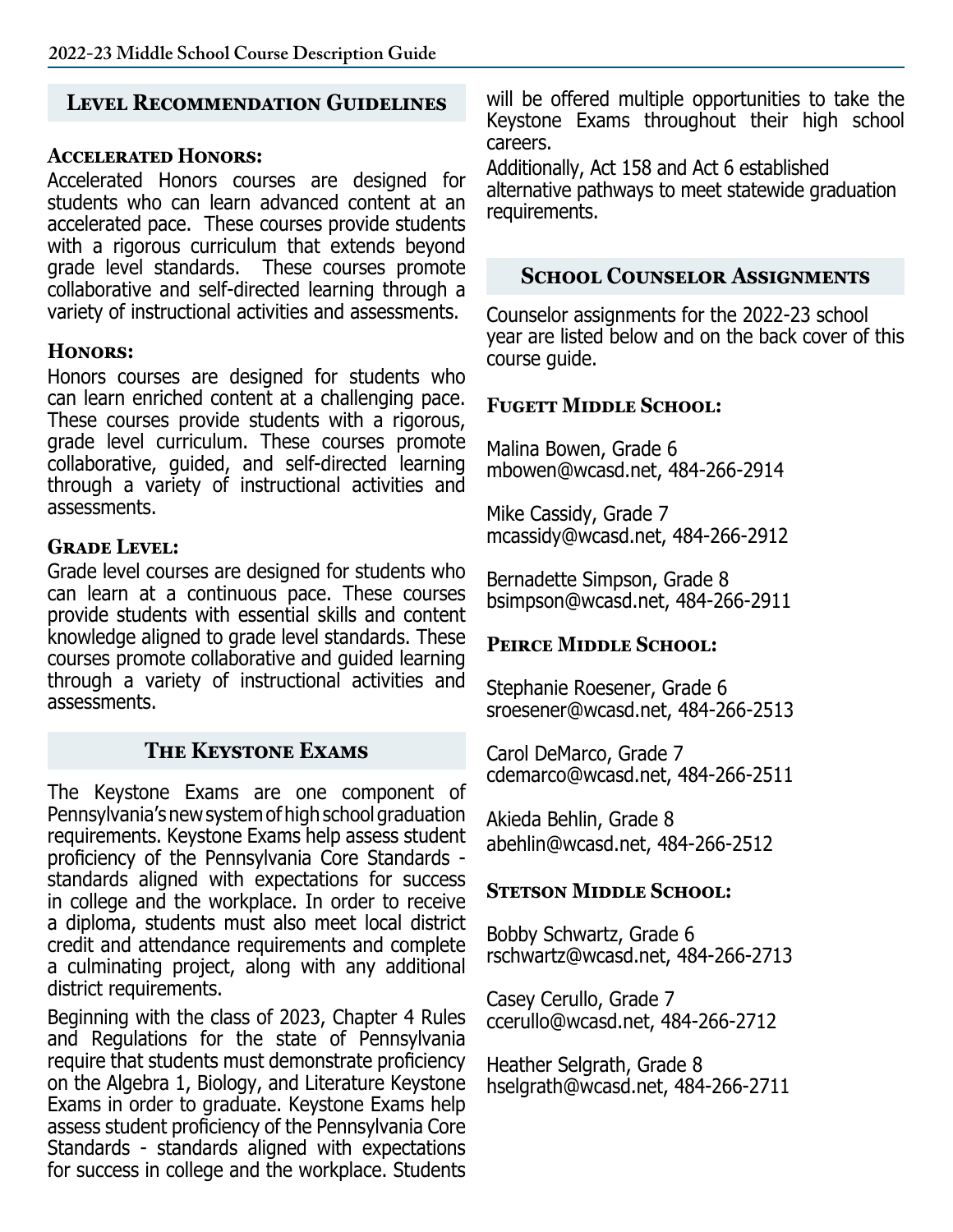# WEST CHESTER AREA SCHOOL DISTRICT **2022-23 Middle School Course Description Guide by Grade**

# **6th Grade Academic Courses**

#### **Language Arts - English (6th Grade)**

All sixth grade English classes include the study of a variety of texts: novels, poetry, short stories, drama, and nonfiction, which includes speeches, biographies, autobiographies and editorials. Integrating reading, speaking, listening, writing, and viewing skills encourages critical thinking and effective communication. Students also study grammar, spelling and vocabulary according to a grade level scope and sequence.

The specific data points that middle school principals will consider for placement into sixth grade reading and English courses are as follows: teacher recommendation, historical and current PSSA performance in reading and writing, and fifth grade reading and writing report card grades. Principals may also consider additional data points that may be available for individual students.

#### **English 6 Accelerated Honors**

This course is recommended for avid readers, advanced writers, critical thinkers and those who have a passion for Language Arts. This class teaches students to analyze, explain, and evaluate elements of literature and write at an accelerated pace.

#### **English 6 Honors**

This class teaches students to analyze, explain, and evaluate elements of literature and writing at a challenging pace.

#### **English 6 Grade Level**

This class teaches students to explain, evaluate, and analyze elements of literature and writing at a continuous pace.

# **Language Arts - Reading (6th Grade)**

#### **Reading Through Time 6 Honors**

This course is for self-directed students who apply advanced reading strategies independently across all content areas.

#### **Reading Through Time 6 Grade Level**

This course is for students who need additional instruction and practice in developing reading skills and strategies in all content areas.

#### **Reading Plus 6**

Reading Plus is an intervention course designed to provide support to students that need additional instruction in the area of reading. Instruction will be provided by a reading specialist. Students who are required to take this course will be selected based on need as determined by multiple criteria. Students will have a prioritized need, either phonics or comprehension, and will be enrolled in the appropriate Reading Plus class. This course replaces World Cultures and Geography.

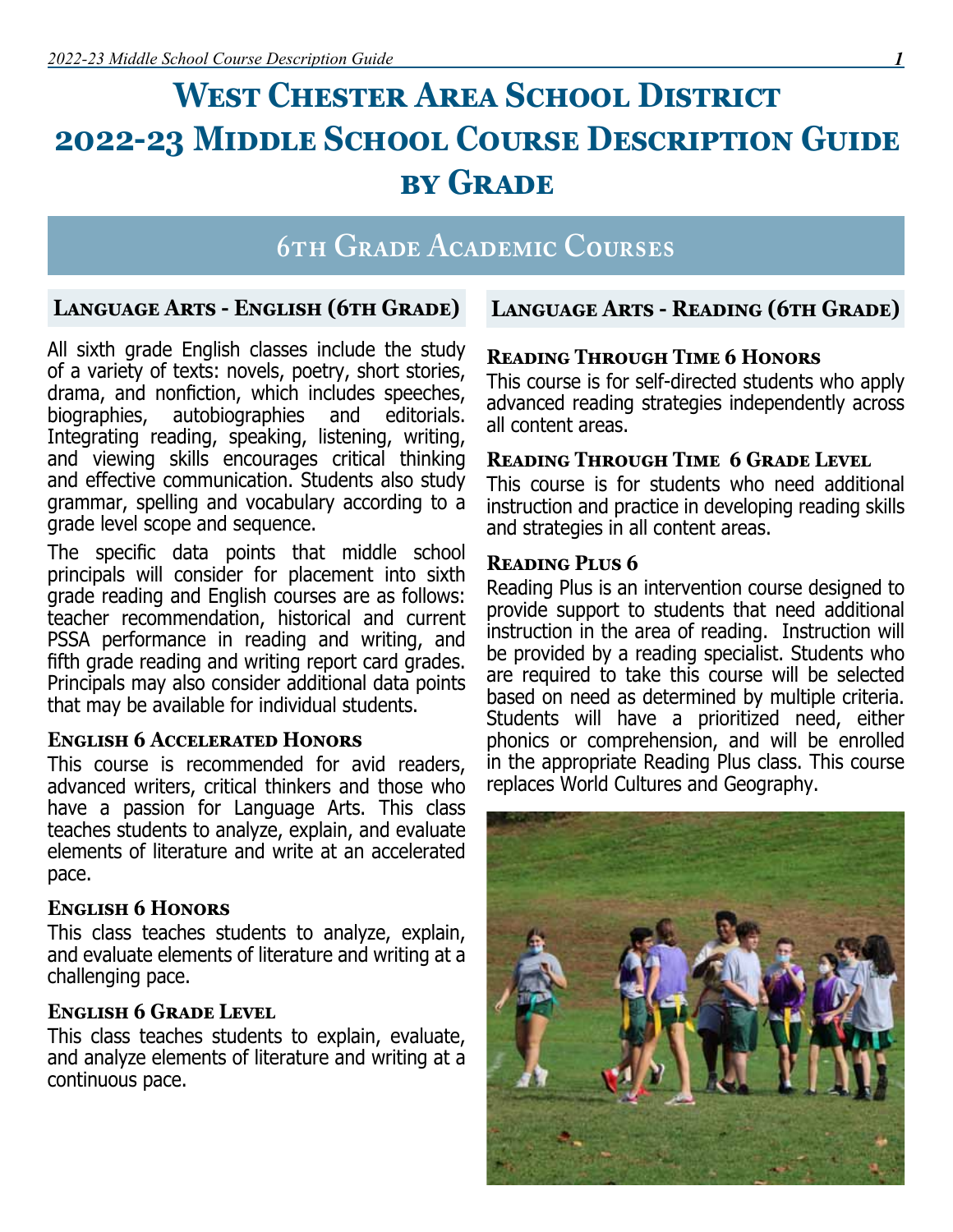# **Mathematics (6th Grade)**

All sixth grade Math classes study content as outlined by the Pennsylvania Core Standards, Assessment Anchors and Eligible Content. This includes: Positive & Negative Numbers and the Number Line, Fractions & Decimals, Ratios, Rates, Percent, Algebraic Expressions, Equations & Inequalities, The Coordinate Plane, Area of Polygons, Surface Area & Volume, Statistics, and Measures of Central Tendencies. focuses on the progression of mathematics from concrete to pictorial to abstract.

The specific data points that middle school principals will consider for placement into sixth grade math courses are as follows: teacher recommendation, historical and current PSSA performance in math, and fifth grade math grades. Furthermore, all students will take the Orleans Hanna Algebra Prognosis Test in the spring of their fifth grade year. Student scores on the Orleans Hanna Algebra Prognosis Test will not include points for selfreported grades in math, science, English or social studies. These results will serve as an additional data point for placement in 6th grade. Principals may also consider additional data points that may be available for individual students.

Students who are identified by building MTSS teams may receive math support through an additional math class or support within their regular math class.

#### **Mathematics 6 Accelerated Honors**

This course is designed for students who have demonstrated the prerequisite skills needed to study math at a high level and a rigorous pace. The curriculum is aligned to provide extensions and enrichment to focus on abstract and complex problem solving.

#### **Mathematics 6 Honors**

This course provides students with experiences to further build the foundational concepts necessary for the higher study of math. It is intended for students who are continuing the development of their abstract reasoning. Exposure to higher-order problem solving is prevalent within the challenging pace of this course.

#### **Mathematics 6 Grade Level**

This course focuses on abstract thinking and provides an introduction through concrete and numeric examples. The transition to abstract problem solving occurs at a continuous pace with a focus on supporting a strong foundation of math knowledge.

#### **Math Plus 6**

**This course replaces a 2 day Unified Arts class**

Math Plus is designed to provide intense, formal math intervention. Students who are recommended to participate will be selected based on need as determined by multiple data. Math Plus is in addition to a student's core math class.

# **Science (6th Grade)**

The sixth grade science curriculum emphasizes the nature of science and the scientific method which facilitates an appropriate vertical alignment from the elementary science program to the middle school sequence. In accordance with the Pennsylvania State Standards and Assessment Anchors, the principles of life science are taught. Topics include cells, bacteria, plants, animals, heredity, and environmental science. The course utilizes guided inquiry laboratory activities and reading strategies. It offers students a variety of opportunities for acquisition of content and skill development that facilitate their understanding of the process of science and prepares them to become actively engaged in their future learning experiences.

# **Social Studies (6th Grade)**

#### **World Cultures and Geography**

World Cultures & Geography focus on geography, government, economics, and historical analysis of cultures from regions around the world. Included in the study of each region are a variety of thinking skills, problem solving activities, and analysis of text. As the students engage in interactive and creative opportunities, they become more knowledgeable about our world and its diversity.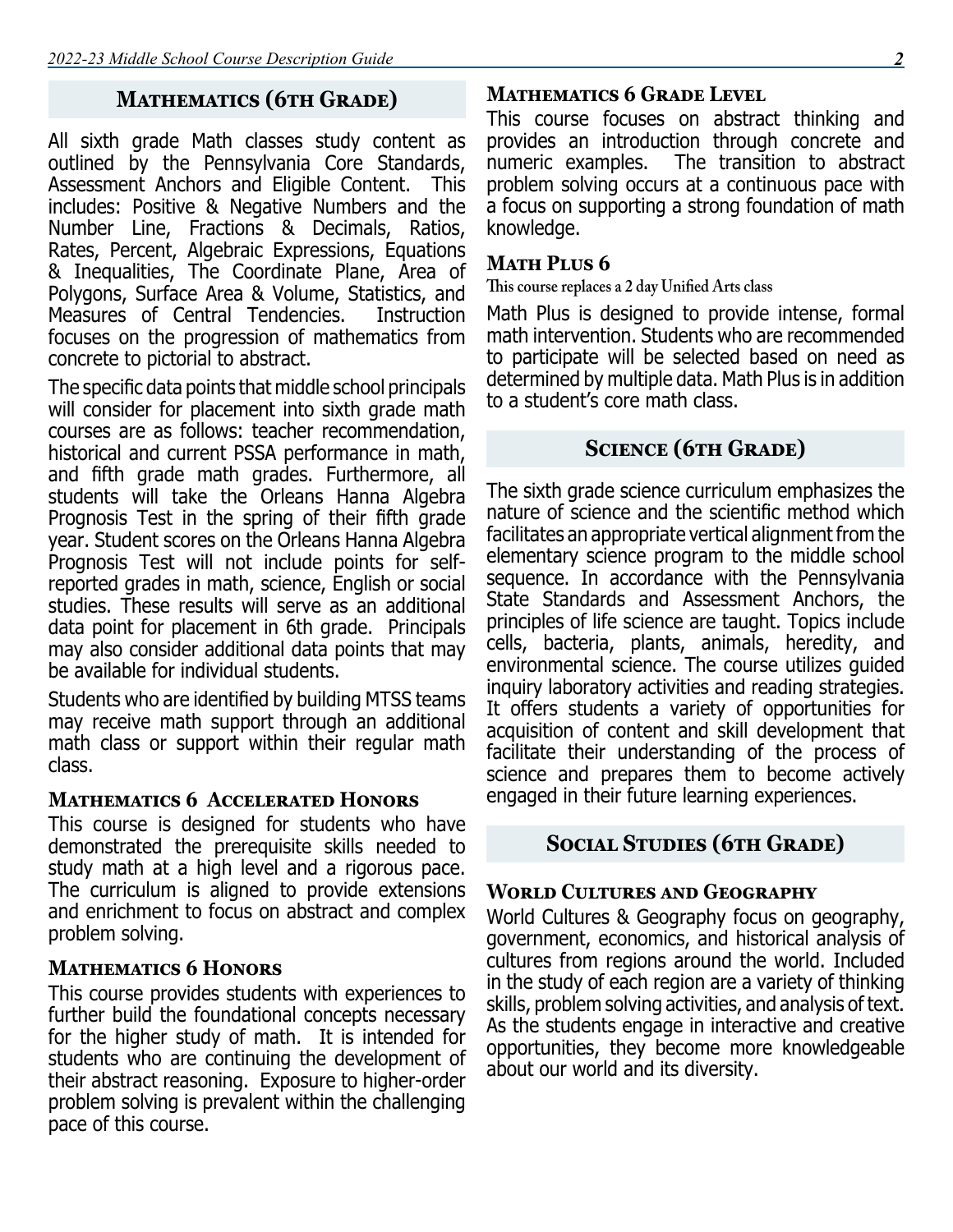# **Unified Arts Courses (6th Grade)**

#### **Art**

**This class meets 4 days per 6-day cycle for a semester**

The primary focus of this curriculum is to incorporate the elements and principles of art through global study. Emphasizing techniques, tool use, care and safety in the art room, students learn the arts of different cultures through projects utilizing a variety of media. Vocabulary and writing exercises are included in lessons to reinforce new concepts. Ideas learned at the elementary level are reviewed and built upon in the sixth grade.

# **Computer Science (6th Grade)**

#### **Computer Science Fundamentals**

**This class meets 2 days per 6-day cycle for 1 quarter**

Computer Science Fundamentals is the first in a series of computer science courses offered for middle school students. This sixth grade course introduces the concepts of computer science such as hardware, software and networking while teaching computer skills in word processing, multimedia and spreadsheets. Digital Citizenship topics are reviewed and practiced throughout the course.

#### **Computer Science Applications**

**This class meets 2 days per 6-day cycle for 1 quarter**

Computer Science Applications is the second course for 6th grade students. Students build on skills from the first course and are introduced to basic concepts of computer programming through flowcharts, algorithms and applications of the coordinate plane.

# **Family and Consumer Sciences (6th Grade)**

# **Food Science**

**This class meets 2 days per 6-day cycle for 1 quarter**

This course introduces students to wellness and healthy food choices as outlined by the principles of the USDA's My Plate guidelines. Students explore the following content: laboratory and equipment safety, the science of food safety and food borne illness, accurate measuring techniques, chemical changes that occur during food preparation,

healthy meal planning and lab procedure guidelines. Students participate in food experiments by applying these concepts. They critique their performance as members of a team.

### **Consumer Studies**

**This class meets 2 days per 6-day cycle for 1 quarter**

Comprised of two interrelated units, students examine income and expenses in relation to their needs versus wants and use a decisionmaking model to manage resources. Through the examination of physical, emotional and social needs of the family, the young adolescent learns to distinguish needs and goals across the lifespan. They explore a variety of housing options to suit family structures. Using computer technology, students create a "dream room" involving a budget and purchasing strategies.

# **Health (6th Grade)**

**This class meets 6 days per 6-day cycle for a semester**

The Health Education Program is designed to motivate and encourage active student participation in developing life skills for optimal emotional, mental, physical, and social health. The curriculum is aligned with the Pennsylvania Academic Standards for Health, Safety & Physical Education and is delivered in a variety of teaching styles to optimize and accommodate student learning. A main goal of the program is for students to apply the knowledge gained to make healthy lifestyle decisions.

# **Music (6th Grade)**

Band, Chorus, and String Orchestra all meet 2 days per 6-day cycle for the entire school year.

Middle school students may register for ONE performing ensemble class (band, chorus, orchestra) OR they will be enrolled in Classroom Music.

# **Band**

Students who play band instruments are given the opportunity to perform many styles of literature from classical to contemporary. The development of technical skills, musical knowledge and self discipline, as well as learning to work together as a unified organization, are important elements of the band program. Group lessons are scheduled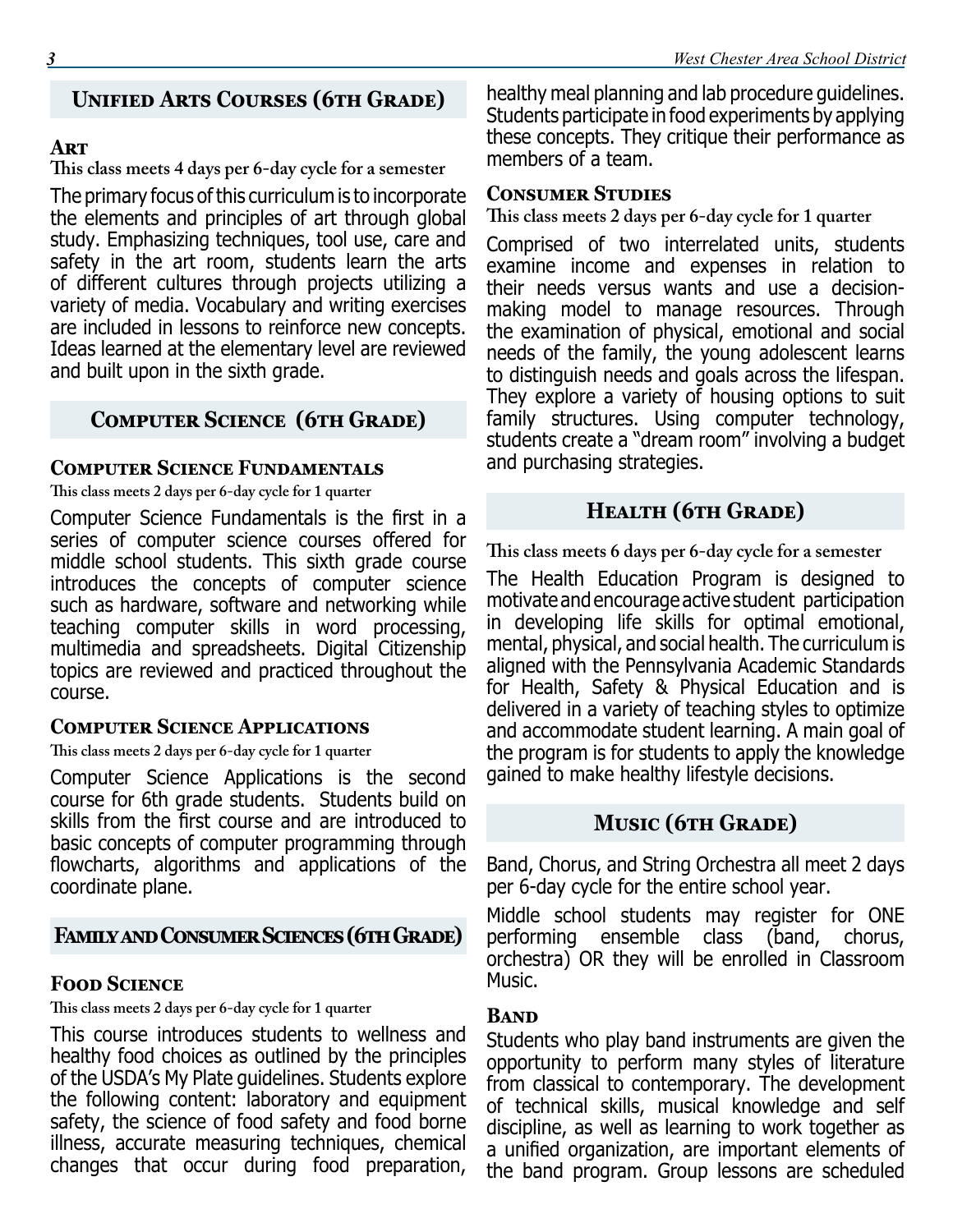on a rotating basis during the school day. Home practice is essential. Extracurricular activities such as Jazz Band, Pep Band, and small ensembles may be offered as enrichment opportunities for exceptionally motivated students. Pennsylvania Music Educators association District 12 band festivals for fifth and sixth grades and other small ensembles, may be offered as enrichment opportunities for exceptionally motivated students.

**Prerequisites: Essential technical skills on a band instrument as prescribed in the district band curriculum and approval by the band director.**

#### **Chorus**

Each grade level practices and performs varied selections of choral literature while working toward developing tone, intonation, diction, blend, balance, and breathing techniques. Furthermore, students will continue to improve their music literacy, ear-training/audiation skills, and sight-reading abilities. Chorus is designed for students who have a high level of interest in singing and improving their vocal skills. Extracurricular ensembles such as Stetson Singers, Peirce Vocal Ensemble, Fugett Chorale, PMEA Chorusfest, and District Honors Chorus may be offered as enrichment opportunities for exceptionally motivated students.

#### **String Orchestra**

Students who play string instruments are given the opportunity to perform many styles of string ensemble/orchestral literature ranging from baroque to jazz. Students develop their technique and their knowledge of scales and rhythms as well as their sensitivity to style and character of the music. As a community of people, members of the string orchestra learn to work together with self discipline toward a common goal: excellence in performance. Group lessons are scheduled on a rotating basis during the school day. Home practice is essential, and private lessons are encouraged. Extracurricular activities such as Select Strings, Pennsylvania Music Educators Association District 12 string festivals for fifth and sixth grades, and other small ensembles may be offered as enrichment opportunities for exceptionally motivated string students.

**Prerequisites: (1) essential technical skills on a violin, viola, cello or double bass and (2) approval by the elementary and middle school string directors.**

# **Classroom Music**

All Classroom Music students study a variety of topics, including music theory, music history, instrumentation, composition, musical careers, recording, and the music industry. They actively participate in musical performance while learning about the basic elements of music through our keyboard lab and various musical technologies.

# **Physical Education (6th Grade)**

**This class meets 2 days per 6-day cycle for the entire school year**

The Physical Education Program provides cognitive, affective and psychomotor learning opportunities aligned with the Pennsylvania Academic Standards for Health, Safety & Physical Education in order to gain a better appreciation, working knowledge and understanding of the importance of maintaining a healthy lifestyle through physical activity. Students engage in a wide variety of activities including team sports, cooperative games, personal fitness, lifetime pursuits, team building and indoor rock climbing. Classes are differentiated to meet all levels of ability and students are encouraged to optimize their participation by being prepared with a required uniform.

# **Technology Education (6th Grade)**

# **Introduction to Technology**

**This class meets 2 days per 6-day cycle for 1 quarter**

Students are introduced to the engineering design process. Students learn how technologies are created, modified, and how they impact every day life.

# **Robotics**

**This class meets 2 days per 6-day cycle for 1 quarter**

Students engage in the engineering design process while solving problems that relate to real world situations utilizing 21st century manufacturing and robotic principles. Students explore many facets of technology to gain an understanding of the technological world around them.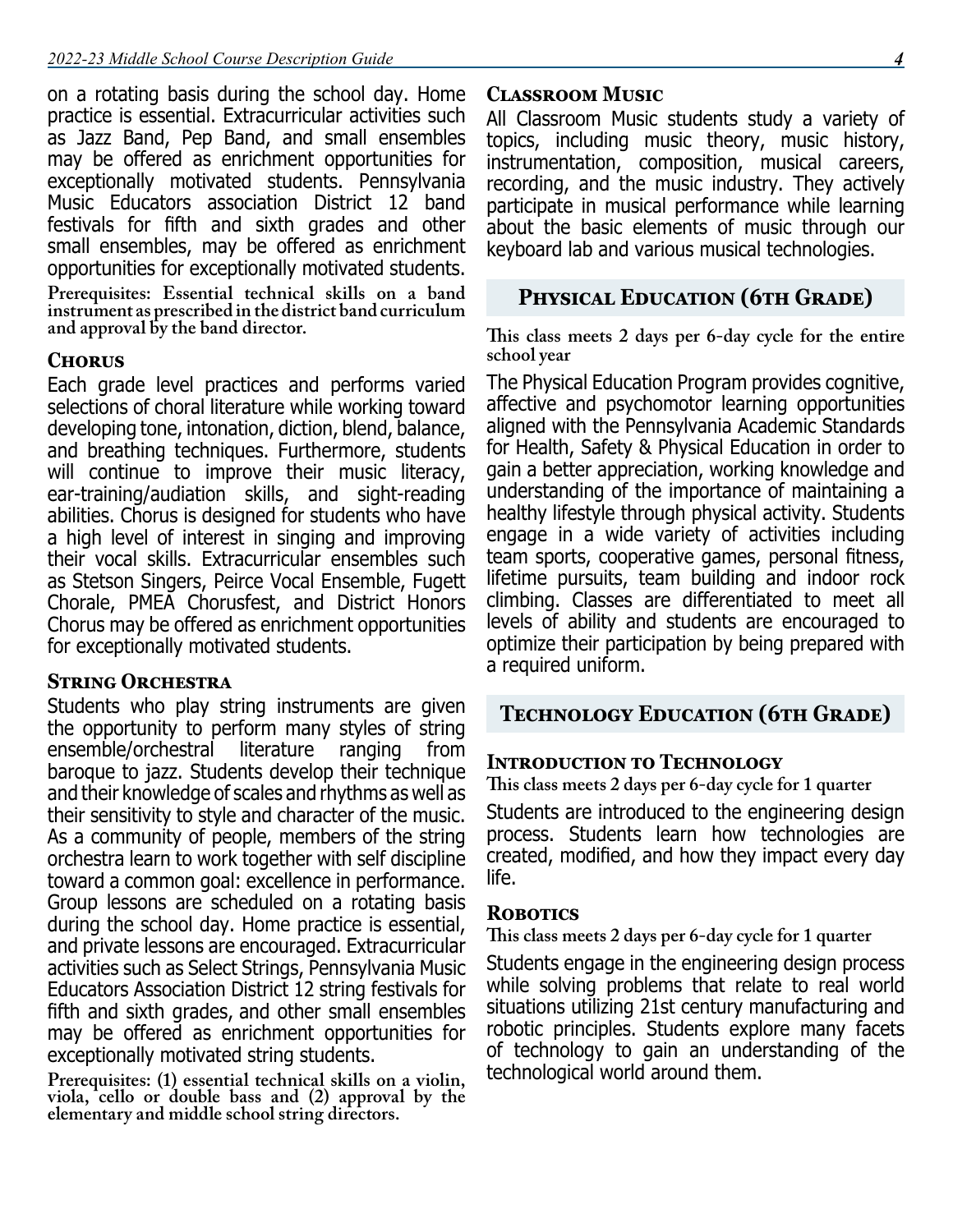# **7th Grade Academic Courses**

# **Language Arts - English (7th Grade)**

All English classes include the study of a variety of texts: novels, poetry, short stories, drama, and nonfiction, which includes speeches, biographies, autobiographies and reading, speaking, listening, writing, and viewing skills encourages critical thinking and effective communication. Students also study grammar, spelling and vocabulary according to a grade level scope and sequence.

The specific data points that middle school principals will consider for placement into seventh grade reading and English courses are as follows: teacher recommendation, historical and current PSSA performance in reading and writing, and sixth grade reading and English report card grades. Principals may also consider additional data points that may be available for individual students.

#### **English 7 Accelerated Honors**

This course is recommended for avid readers, advanced writers, critical thinkers and those who have a passion for Language Arts. This class teaches students to analyze, explain, and evaluate elements of literature and write at an accelerated pace.

#### **English 7 Honors**

This class teaches students to analyze, explain, and evaluate elements of literature and writing at a challenging pace.

# **English 7 Grade Level**

This course teaches students to explain, evaluate and analyze elements of literature and writing at a continuous pace.

# **Language Arts - Reading (7th Grade)**

# **Reading Through Time 7 Honors**

This course is for self-directed students who apply advanced reading strategies independently across all content areas.

If a student qualifies and chooses to take a world language, that student will not take reading in  $7<sup>th</sup>$ grade.

# **Reading Through Time 7 Grade level**

This course provides additional instruction and practice in developing reading skills and strategies in all content areas.

# **Reading Plus 7**

**This course replaces World Language and/or Reading Through Time.**

Reading Plus is an intervention course designed to provide support to students that need additional instruction in the area of reading. Instruction will be provided by a reading specialist. Students who are required to take this course will be selected based on need as determined by multiple criteria. Students will have a prioritized need, either phonics or comprehension, and will be enrolled in the appropriate Reading Plus class. This course replaces World Language and/or Reading Through Time.

# **Mathematics (7th Grade)**

All Math classes include the following content as outlined by state standards: rational numbers, algebraic expressions, equations and inequalities, ratios and proportions, angle properties, geometric construction, volume & surface area, and statistics & probability.

The specific data points that middle school principals will consider for placement into seventh grade mathematics courses are as follows: teacher recommendation, historical and current PSSA performance in math, and sixth grade math grades. Furthermore, principals may consider additional data points that may be available for individual students.

Students who are non-proficient on the PSSA may receive math support through an additional math class or support within their regular math class.

# **Algebra 1 Accelerated Honors**

Algebra 1 requires abstract thinking and higherorder problem solving. The content includes algebraic properties, linear equations and functions, inequalities, systems of equations and inequalities, exponents, exponential functions, quadratic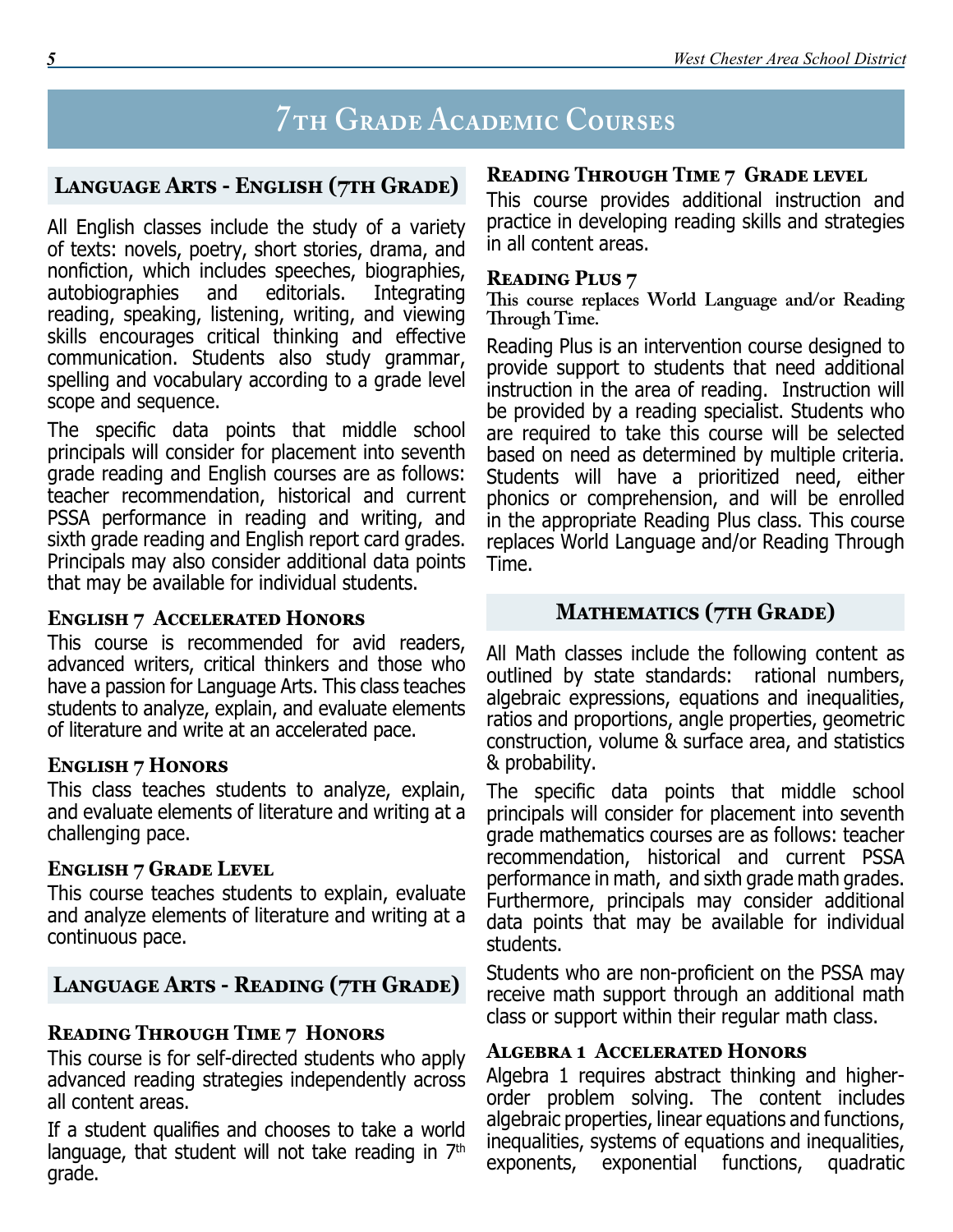equations and functions, polynomials and factoring, rational equations and functions, radicals and data and probability.

# **Mathematics 7 - Honors**

Mathematics 7 Honors requires a focus on abstract thinking with an exposure to higher-order problems. The course provides students with a foundation of skills and abstract reasoning and incorporates a challenging pace and level of rigor in preparation for taking Algebra 1 the following year.

# **Mathematics 7 - Grade Level**

Abstract thinking is embedded throughout the Mathematics 7 Grade Level course to support the concrete representation of numbers. In this course, students continue the progression to understanding the abstract elements of math while reinforcing numeracy skills.

# **MATH PLUS 7**

#### **This course replaces a 2 day Unified Arts class**

Math Plus is designed to provide intense, formal math intervention. Students who are recommended to participate will be selected based on need as determined by multiple data. Math Plus is in addition to a student's core math class.

# **Science (7th Grade)**

The seventh grade science curriculum is based on the Pennsylvania State Science Standards and Assessment Anchors. The scientific method is integrated as an extension of sixth grade science and a connection to future scientific discovery. Basic principles of chemistry and physics are taught using a hands-on, guided inquiry approach to learning. Topics include chemical interactions, motion, force, energy, sound, light, electricity, magnetism, and astronomy. Students continue to develop science and literacy skills as they engage in the process of science.

# **Social Studies (7th Grade)**

# **American History to 1787**

The seventh grade American History class begins with a review of the geographical regions of the United States. Students will then study the peopling of the Americas through the writing of the US Constitution.

# **World Language (7th Grade)**

Middle schools will recommend reading for students based on multiple criteria including, but not limited to, standardized assessments and grades. If students are not recommended for a reading course by their teacher, they have the option to select a world language or Reading through Time.

# **FRENCH 1**

Students develop the skills of listening, understanding, speaking, reading and writing French at a beginner's level. The course includes vocabulary building, development of basic structural patterns, listening comprehension exercises, instructional games, role playing, and exploration of French culture. Listening and speaking skills are combined with written work for evaluation.

#### **Spanish 1**

Students develop the skills of listening, understanding, speaking, reading and writing Spanish at a beginner's level. The course includes vocabulary building, development of basic structural patterns, listening comprehension exercises, instructional games, role playing, and exploration of Spanish culture. Listening and speaking skills are combined with written work for evaluation.

# **Unified Arts Courses (7th Grade)**

# **Art**

**This class meets 6 days per 6-day cycle for 1 quarter**

The various styles and time periods or "isms" of art are the focus of the seventh grade art program. Students use a variety of media to produce creative and personal projects that demonstrate understanding of stylistic differences in art. Elements and principles of design are incorporated into aesthetic and critical analysis of art.

# **Computer Science 7**

**This class meets 6 days per 6-day cycle for 1 quarter**

The 7th Grade Computer Science curriculum consists of an exploration of digital products using a variety of software tools to address topics such as hardware, binary numbers, emerging technologies and technology careers. Digital citizenship topics include Internet safety as well as legal and ethical issues such as copyright and fair use. Students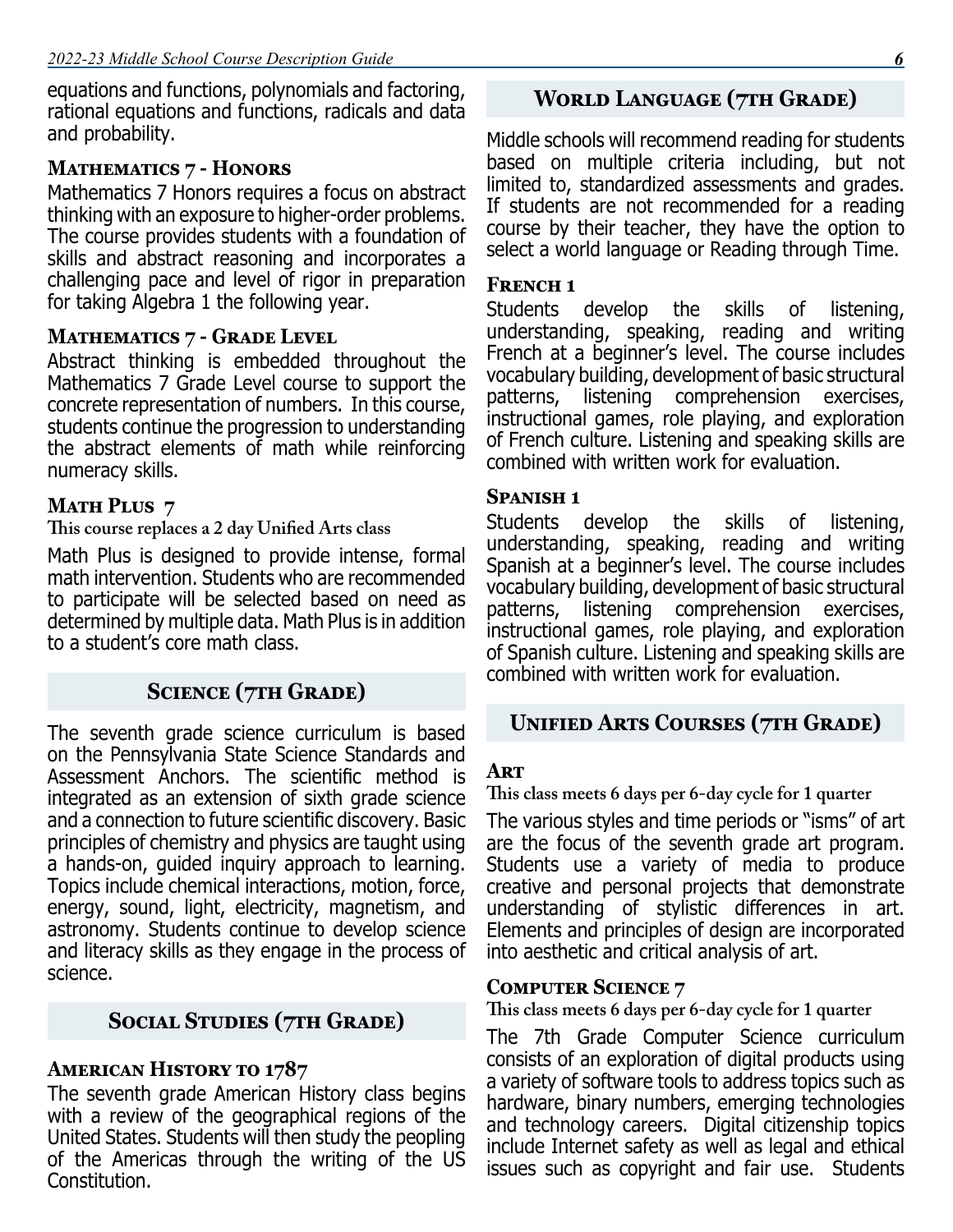will explore computer programming using a variety of software applications and enhance their skills in digital literacy, information communication technology, and web design principles.

# **Family and Consumer Sciences (7th Grade)**

The seventh grade Family and Consumer Science program includes two courses listed below taken back-to-back during one marking period. Each course meets every day for half a marking period.

# **Food Science**

Based on the Chester County Food Bank Raised Bed Garden curriculum and "Farm to Table" concepts, curriculum content includes: food safety and prevention of food borne illness, accuracy in measurement, leavening agents and chemical changes in food preparation, nutritional analysis and food labeling, raised bed garden care, vegetable harvest, and lab experiments using vegetables and other healthy food choices. Students apply knowledge learned as they complete lab experiences and critique their performance as members of a team.

# **Child Care and Personal Finance**

Students explore child growth and development and examine decision-making and problemsolving skills related to the care of children. Toy safety and children's literature are highlighted to enhance activities for children. Students create a business plan using information related to spending and saving, credit, income, expenses and decision-making, and explore consumer rights and responsibilities as well as advertising.

# **Health (7th Grade)**

**This course meets 2 days per 6-day cycle for the entire year**

The middle school Health Education Program is designed to motivate and encourage active student participation in developing life skills for optimal emotional, mental, physical, and social health. The curriculum is aligned with the Pennsylvania Academic Standards for Health, Safety & Physical Education and is delivered in a variety of teaching styles to optimize and accommodate student learning. A main goal of the program is for students

*7 West Chester Area School District* to apply the knowledge gained to make healthy

# **Music (7th Grade)**

**Band, Chorus, and String Orchestra all meet 2 days per 6-day cycle for the entire school year.**

Middle school students may register for ONE performing ensemble class (band, chorus, orchestra) OR they will be enrolled in Classroom Music.

# **Band**

lifestyle decisions.

Students who play band instruments are given the opportunity to perform many styles of literature from classical to contemporary. The development of technical skills, musical knowledge, and self discipline, as well as learning to work together as a unified organization, are important elements of the band program. Group lessons are scheduled on a rotating basis during the school day. Home practice is essential. Extracurricular activities such as Jazz Band, District Honors Band, Pep Band, and small ensembles may be offered as enrichment opportunities for exceptionally motivated students.

**Prerequisites: (1) essential technical skills on a band instrument as prescribed in the district band curriculum; and (2) approval by the band director.**

#### **Chorus**

Each grade level practices and performs varied selections of choral literature while working toward developing tone, intonation, diction, blend, balance, and breathing techniques. Furthermore, students will continue to improve their music literacy, ear-training/audiation skills, and sight-reading abilities. Chorus is designed for students who have a high level of interest in singing and improving their vocal skills. Extracurricular ensembles such as Stetson Singers, Peirce Vocal Ensemble, Fugett Chorale, PMEA Chorusfest, and District Honors Chorus may be offered as enrichment opportunities for exceptionally motivated students.

#### **STRING ORCHESTRA**

Students who play string instruments are given the opportunity to perform many styles of string<br>ensemble/orchestral literature ranging from ensemble/orchestral literature ranging from baroque to jazz. Students develop their technique and knowledge of scales and rhythms as well as their sensitivity to style and character of the music.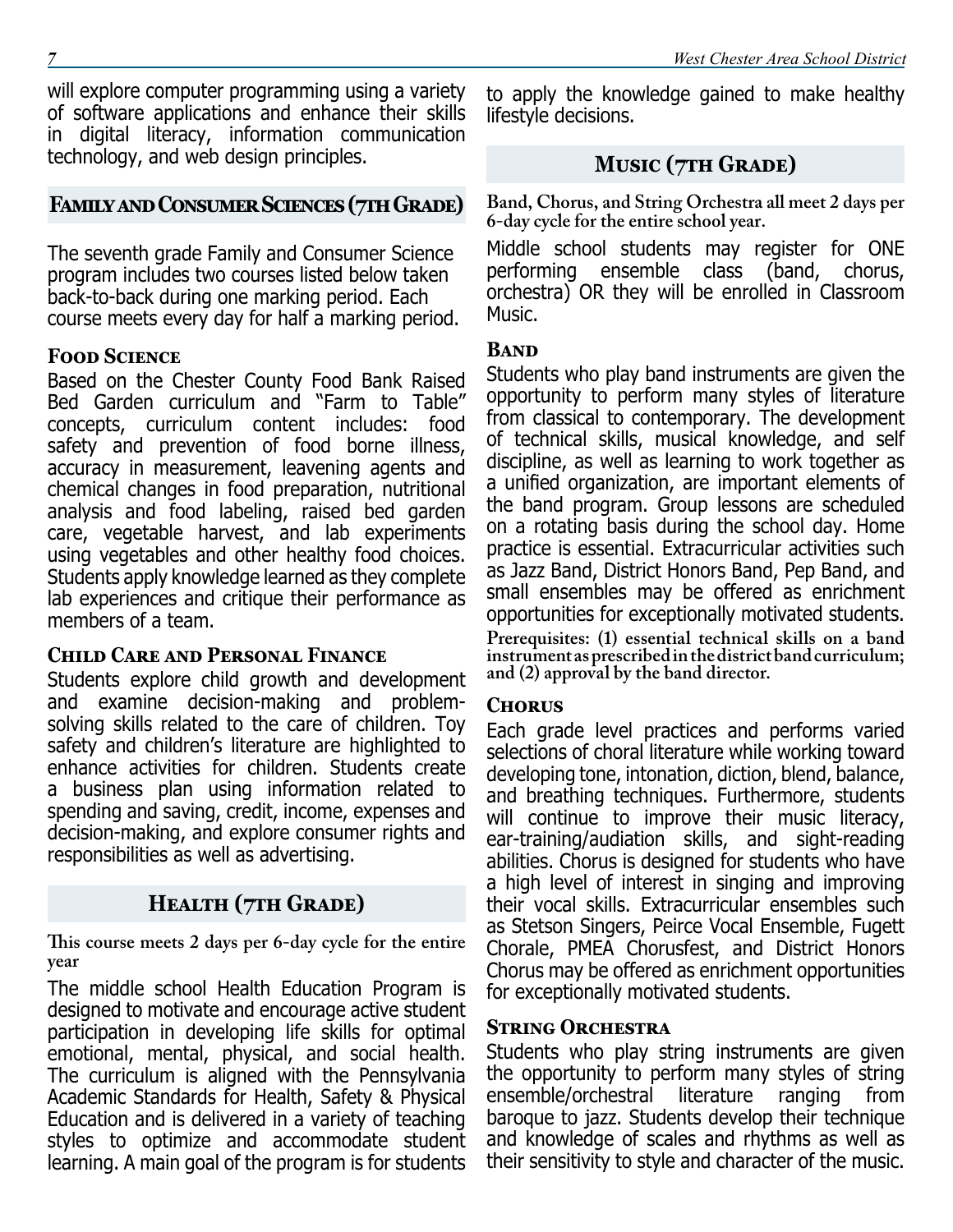As a community of people, members of the string orchestra learn to work together with self discipline toward a common goal: excellence in performance. Group lessons are scheduled on a rotating basis during the school day. Home practice is essential, and private lessons are encouraged. Extracurricular activities such as Select Strings, Pennsylvania Music Educators Association District 12 string festivals for seventh and eighth grades, and other small ensembles may be offered as enrichment opportunities for exceptionally motivated string students.

**Prerequisites: (1) essential technical skills on a violin, viola, cello or double bass and (2) approval by the middle school string directors.**

#### **Classroom Music**

**This class meets 2 days per 6-day cycle for year**

Classroom Music students study a variety of topics, including music theory, music history, instrumentation, composition, musical careers, recording, and the music industry. Building upon the skills and technologies learned in 6th grade classroom music, students will explore how to integrate their knowledge and skills to produce a variety of musical pieces, reflective of different styles, cultures, and time periods.

# **Physical Education (7th Grade)**

**This class meets 2 days per 6-day cycle for the entire school year**

The middle school Physical Education Program provides cognitive, affective and psychomotor learning opportunities aligned with the Pennsylvania Academic Standards for Health, Safety & Physical Education in order to gain a better appreciation, working knowledge and understanding of the importance of maintaining a healthy lifestyle through physical activity. Students engage in a wide variety of activities including team sports, cooperative games, personal fitness, lifetime pursuits, team building and indoor rock climbing. Classes are differentiated to meet all levels of ability and students are encouraged to optimize their participation by being prepared with a required uniform.

# **Technology Education (7th Grade)**

**This class meets 6 days per 6-day cycle for 1 quarter** Students study communication technology along with energy and power engineering, and design. Students are engaged in STEM (Science, Technology, Engineering, and Math) activities and concepts in energy, power and communication technologies. Students explore electrical generation, use and conservation of energy, as well as 21st century communication, technology, and product design.



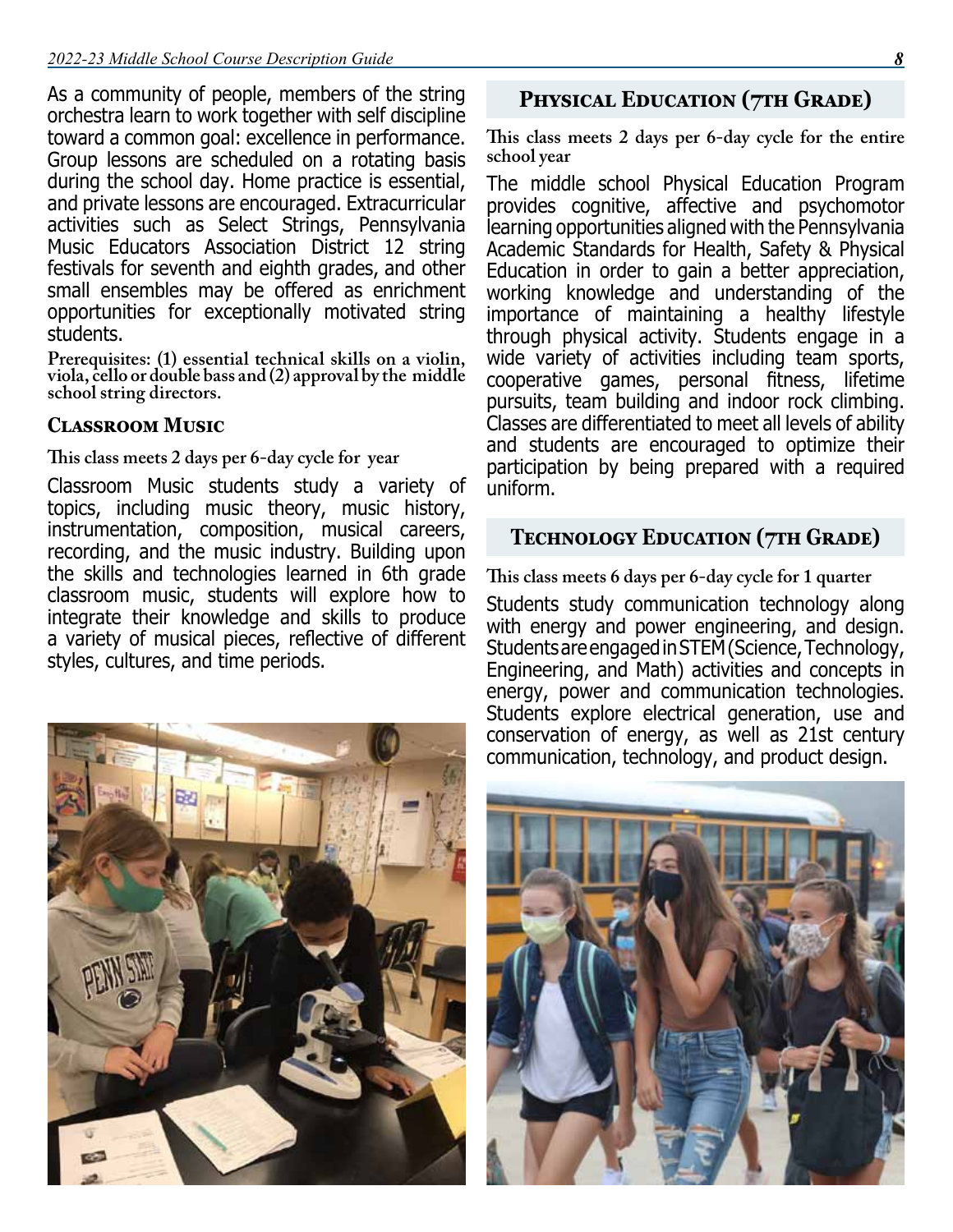# **8th Grade Academic Courses**

# **Language Arts - English (8th Grade)**

All English classes include the study of a variety of texts: novels, poetry, short stories, drama, and nonfiction, which includes speeches, biographies,<br>autobiographies and editorials. Integrating autobiographies and editorials. reading, speaking, listening, writing, and viewing skills encourages critical thinking and effective communication. Students also study grammar, spelling and vocabulary according to a grade level scope and sequence.

The specific data points that middle school principals will consider for placement into eighth grade reading and English courses are as follows: teacher recommendation, historical and current PSSA performance in reading and writing, and seventh grade reading and English report card grades. Principals may also consider additional data points that may be available for individual students.

# **English 8 Accelerated Honors**

This course is recommended for avid readers, advanced writers, critical thinkers and those who have a passion for Language Arts. This class teaches students to analyze, explain and evaluate elements of literature and write at an accelerated pace.

#### **English 8 Honors**

This class teaches students to analyze, explain, and evaluate elements of literature and writing at a challenging pace.

# **English 8 Grade Level**

This class teaches students to explain, evaluate, and analyze elements of literature and writing at a continuous pace.

# **Language Arts - Reading (8th Grade)**

# **Reading and Writing for Life Grade Level**

This course is an elective designed for students who wish to explore reading and writing in the areas of short stories, non-fiction, journalism, living on your own, the law, and script writing.

# **Reading Plus 8**

**This course replaces World Language and Reading and Writing for Life.**

Reading Plus is an intervention course designed to provide support to students that need additional instruction in the area of reading. Instruction will be provided by a reading specialist. Students who are required to take this course will be selected based on need as determined by multiple criteria. Students will have a prioritized need, either phonics or comprehension, and will be enrolled in the appropriate Reading Plus class. This course replaces World Language or Reading and Writing for Life.

# **Mathematics (8th Grade)**

The specific data points that middle school principals will consider for placement into eighth grade mathematics courses are as follows: teacher recommendation, historical and current PSSA performance in math, and seventh grade math grades. Principals may also consider additional data points that may be available for individual students.

Students who are non-proficient on the PSSA may receive math support through an additional math class or support within their regular math class.

#### GEOMETRY 8

This course explores Geometry in great depth. Content includes a rigorous study of reasoning and proof, perpendicular and parallel lines, congruent triangles, properties of triangles, quadrilaterals, transformations, similarity, right triangles and trigonometry, circles, area, surface area, and volume.

**Prerequisite: Successful completion of Algebra 1.**

# **Algebra 1 - Grade 8**

Algebra 1 requires abstract thinking for the study of higher-order problem solving. The content includes algebraic properties, linear equations and functions, inequalities, systems of equations and inequalities, exponents, exponential functions, quadratic equations and functions, polynomials and factoring, rational equations and functions,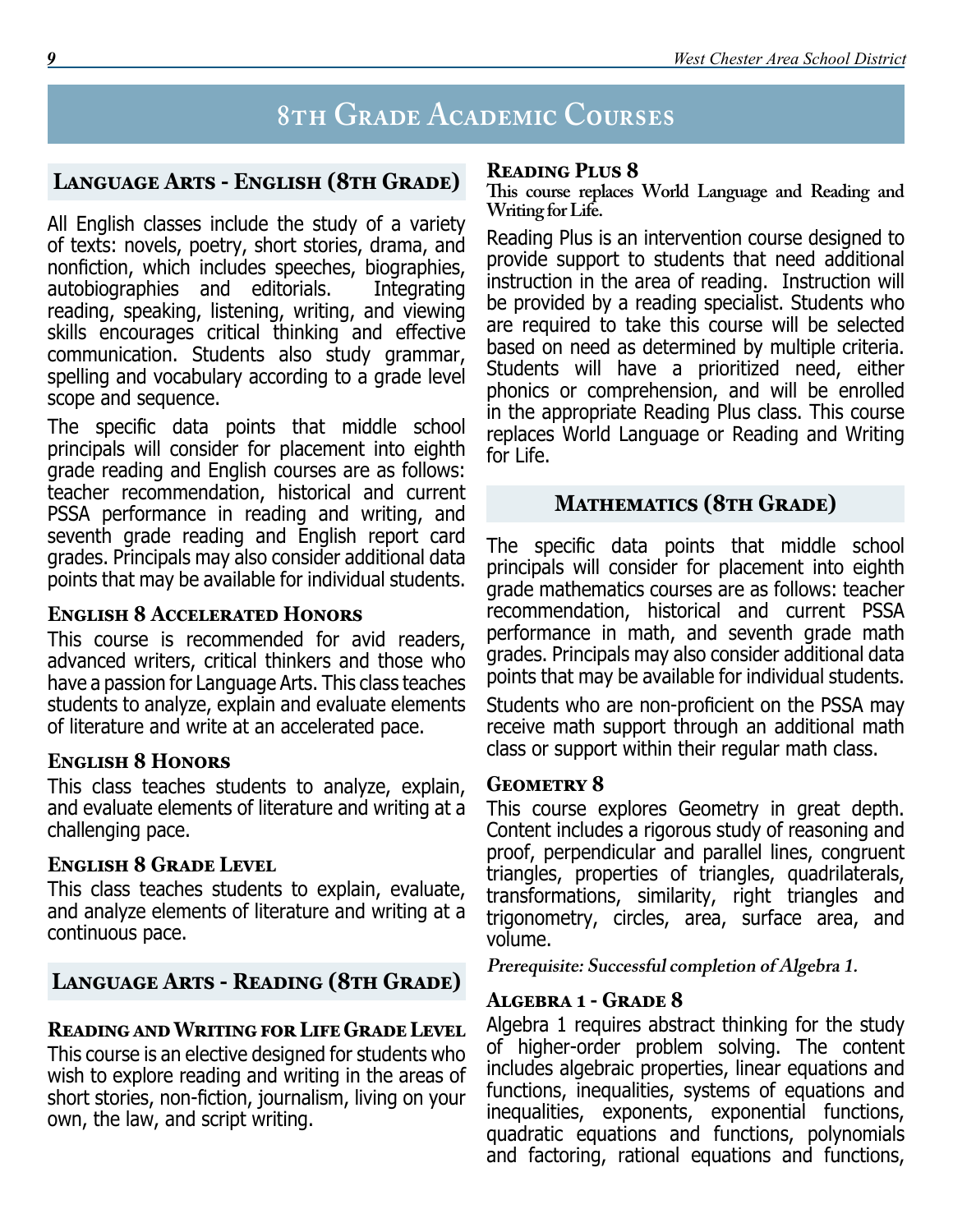radicals, measurement and data and probability.

**Prerequisite: Successful completion of Mathematics 7.**

### **Pre-Algebra 8**

Pre-Algebra requires a focus on abstract thinking as an introduction to algebraic concepts. The content includes exponents, scientific notation, linear equations and systems of equations, functions, Pythagorean theorem, geometric transformations, congruence & similarity, and statistics & probability.

# **Math Plus - 8**

#### **This course replaces a 2 day Unified Arts class**

Math Plus is designed to provide intense, formal math intervention. Students who are recommended to participate will be selected based on need as determined by multiple data. Math Plus is in addition to a student's core math class.

# **Science (8th Grade)**

#### **Science 8 Honors**

This science curriculum emphasizes earth and environmental sciences and is based on the Pennsylvania State Science Standards and Assessment Anchors. Topics covered in this course include water, weather, climate and ecology. The eighth grade curriculum provides a vertical articulation with middle level and high school science and is designed to prepare students for the science PSSA standardized test given in the spring.

#### **Science 8 Grade level**

This course emphasizes reading strategies along with study and organizational skills and is based on the Pennsylvania State Science Standards and Assessment Anchors. The course emphasizes earth and environmental sciences. Topics covered include water, weather, climate and ecology. The eighth grade curriculum provides a vertical articulation with middle level and high school science and is designed to prepare students for the science PSSA standardized test given in the spring.

# **Social Studies (8th Grade)**

# **U.S. History (1787-1914) Honors**

Students will study the American Nation from the first administration of George Washington through the beginning of the First World War (1787-1914). Included in this study are the United States Constitution, Growth of America, Civil War and Reconstruction, Industrial Revolution, and the Progressive Era. Students are expected to be active learners who creatively engage with our nation's history to become more thoughtful citizens. Students are also expected to participate, analyze and draw conclusions from primary source documents. This course is reading and writing intensive. Students should be reading and writing above grade level.

#### **U.S. History (1787-1914) Grade Level**

Students will study the American Nation from the first administration of George Washington through the beginning of the First World War (1787-1914). Included in this study are the United States Constitution, Growth of America, Civil War and Reconstruction, Industrial Revolution, and the Progressive Era. Students are expected to be active learners who creatively engage with our nation's history to become more thoughtful citizens. Students are also expected to participate, analyze and draw conclusions from primary source documents.

# **World Language (8th Grade)**

Middle schools will recommend reading for students based on multiple criteria including, but not limited to, standardized assessments and grades. If students are not recommended for a reading course by their teacher, they have the option to select a world language or Reading and Writing for Life.

#### **French 1**

Students develop the skills of listening, understanding, speaking, reading and writing French at a beginner's level. The course includes vocabulary building, development of basic structural patterns, listening comprehension exercises, instructional games, role playing, and exploration of French culture. Listening and speaking skills are combined with written work for evaluation.

#### **French 2**

Students continue their study of listening, understanding, speaking, reading, and writing, and explore certain aspects of French culture. The course includes vocabulary building through dialogues, readings and role playing, extension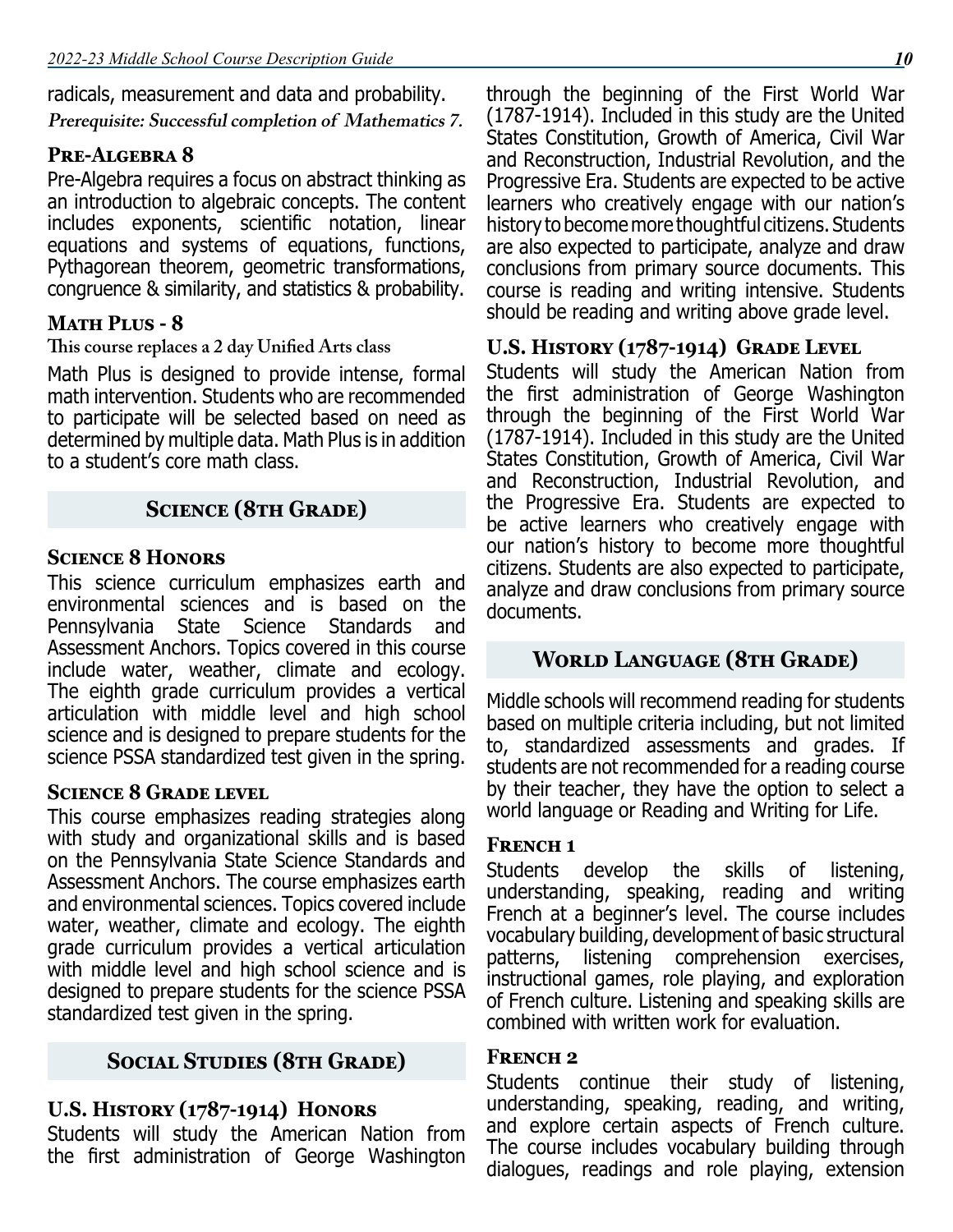of grammatical structures, and cultural materials. Oral skills are emphasized and evaluated.

**Prerequisite: Successful completion of French 1.**

# **German 1**

Students develop the skills of listening, understanding, speaking, reading and writing German at a beginner's level. The course includes vocabulary building, development of basic structural patterns, listening comprehension exercises, instructional games, role playing, and exploration of German culture. Listening and speaking skills are combined with written work for evaluation.

# **Italian 1**

Students develop the skills of listening, understanding, speaking, reading and writing Italian at a beginner's level. The course includes vocabulary building, development of basic structural patterns, listening comprehension exercises, instructional games, role playing, and exploration of Italian culture. Listening and speaking skills are combined with written work for evaluation.

# **LATIN 1**

Students read about a first century A.D. prosperous Roman family and learn basic Latin grammatical forms, syntax and vocabulary. The course heightens the student's awareness of the effect of Latin on our own English language and civilization.

# **Spanish 1**

Students develop the skills of listening, understanding, speaking, reading and writing Spanish at a beginner's level. The course includes vocabulary building, development of basic structural patterns, listening comprehension exercises, instructional games, role playing, and exploration of Spanish culture. Listening and speaking skills are combined with written work for evaluation.

# **Spanish 2**

Students continue their study of listening, understanding, speaking, reading, and writing, and explore aspects of Spanish culture. The course includes vocabulary building through dialogues, readings and role playing, extension of grammatical structures, and cultural materials. Oral skills are emphasized and evaluated.

**Prerequisite: Successful completion of Spanish 1.**

# **Unified Arts Courses (8th Grade)**

# **Students are required to select two Arts and Humanities (AH) classes**

# **Art in Two Dimensions (AH Elective)**

**This class meets every day for 1 quarter**

Students explore the creative and imaginative world of two-dimensional design using a variety of materials for personal expression. This elective builds on students' prior art knowledge and develops new techniques using computer applications and other media. Emphasis is on individual skill development. The vocabulary and critiquing techniques demonstrated by students are used to evaluate their work. This class should be considered a studio class for the developing art student.

# **Art in Three Dimensions (AH Elective)**

**This class meets every day for 1 quarter**

Students explore a variety of media to both create and learn about three-dimensional art. Architecture, sculpture and other dimensional forms have height, width and depth. Students use design considerations in the art production process. Varied materials such as clay, textiles, plaster, cardboard, wood and found objects are used to develop threedimensional projects.

# **Family, Food, Finance (AH Elective)**

**This class meets every day for 1 quarter**

This course is designed to explore family, nutrition, and community through real life situations. With an emphasis on practical reasoning and problem solving, students will engage in activities related to the development and needs of children, budget conscious meal planning and preparation, as well as nutritional requirements throughout life.

# **Guitar (AH Elective)**

**This class meets every day for 1 quarter**

This is an introductory class intended for students of all musical backgrounds. Students in the WCASD will have the opportunity to explore their love of music through guitar. Objectives include exploring the fundamentals of guitar performance, reading traditional notation, tablature and chord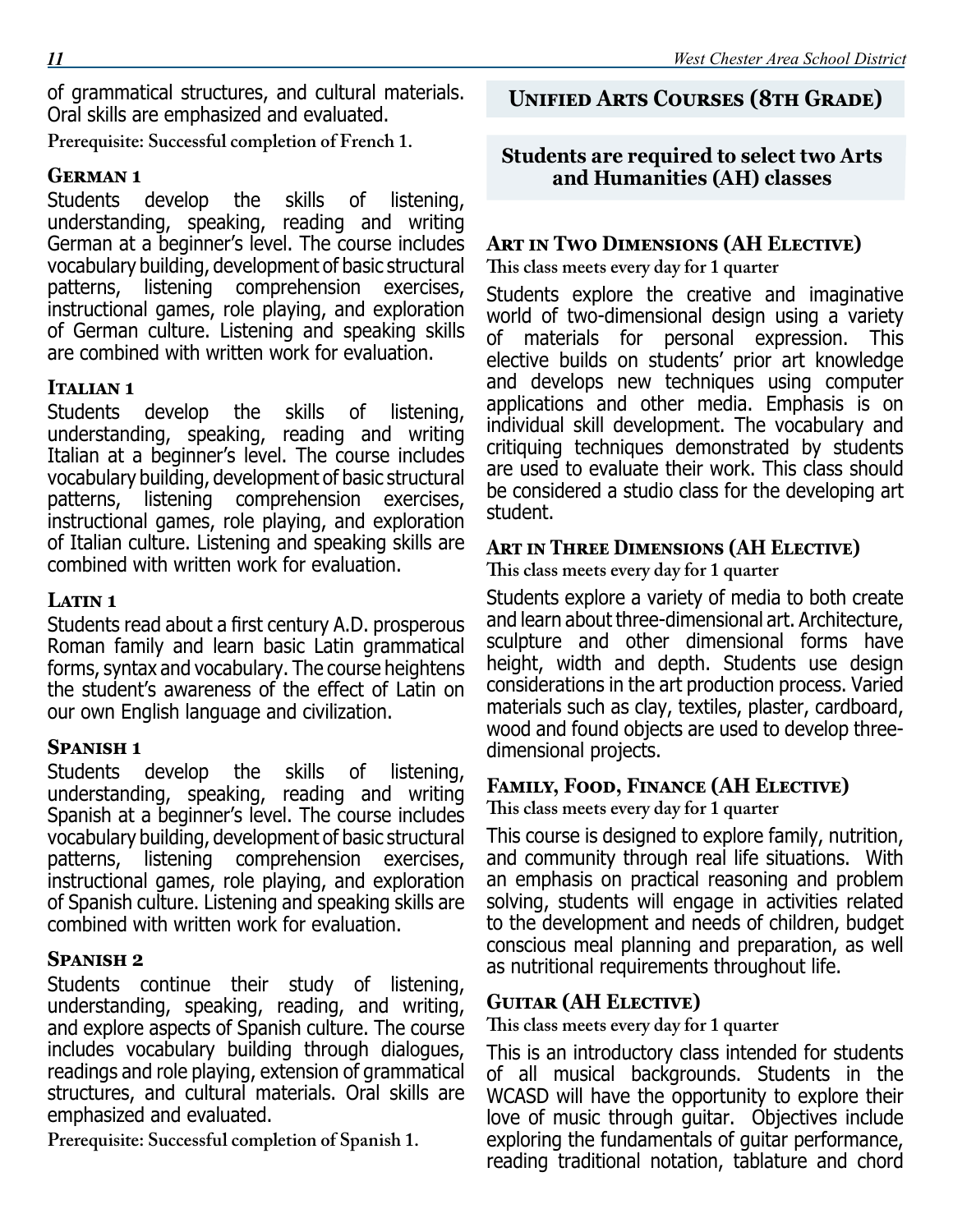charts, playing individually as well as in groups, understanding the musical concepts of melody, harmony, rhythm, and form and to develop a deeper appreciation for all styles of music.

**Students without a performing music (band, chorus or orchestra) will take this course.**

#### **Popular Music (AH Elective)**

**This class meets every day for 1 quarter**

It provides an overview of the musical roots and trends which have influenced today's popular music styles. Critical listening and group activities help students explore many popular music styles, including hip hop, rap, jazz, blues, reggae, musical theatre, punk, funk, heavy metal, and much more. The use of technology in music is also a topic of study. Students achieve a greater understanding of music fundamentals and stylistic influences that make up the music they enjoy.

#### **Students are required to select two Technology (T) courses.**

### **Culture, Cuisine, Connections (T Elective)**

**This class meets every day for 1 quarter**

A comprehensive foods course with a focus on the factors that affect dietary choices including multicultural cuisine, food trends, food science, and individual health & wellness. Within a cooperative learning environment students will engage in a variety of interactive activities, including meal planning, food preparation, and recipe evaluation.

#### **Innovative Coding (T Elective)**

**This class meets every day for 1 quarter**

In this course, students will utilize coding to build and design games, animations, and other digital media. Students will be utilizing a variety of coding languages to create their games and digital media. During this process, students will be able to tailor their digital designs to reflect their own unique and personal interests.

#### **Junior Entrepreneur (T Elective)**

**This class meets every day for 1 quarter**

Students will engage in an experience similar to Shark Tank where they will design and promote a product. This includes creating a brand name, interactive website, social media account and video

commercial to highlight their product. The course will conclude with a presentation of their product where students will have the chance to promote their product and entice investors.

# **Sustainable Design (T Elective)**

**This class meets every day for 1 quarter**

A comprehensive course engaging students in collaborative problem solving through engineering and design. This course challenges students to create sustainable solutions to real world problems and analyze the impacts on the environment, economics, and society. Students engage in activities directly related to the selection of sustainable materials and practices for reducing their carbon footprint.

#### **Transportation Engineering and Design (T Elective)**

**This class meets every day for 1 quarter**

This is a hands-on course that emphasizes innovation and engineering skills using the engineering design process. Students enrolled in this course are engaged in researching, designing and creating working models of various transportation devices. Students explore the physics of propulsion and aerodynamics. The connections between science, technology, engineering, and mathematics (STEM), are used throughout the course.

# **Health (8th Grade)**

**This class meets 2 days per 6-day cycle for the entire school year**

The middle school Health Education Program is designed to motivate and encourage active student participation in developing life skills for optimal emotional, mental, physical, and social health. The curriculum is aligned with the Pennsylvania Academic Standards for Health, Safety & Physical Education and is delivered in a variety of teaching styles to optimize and accommodate student learning. A main goal of the program is for students to apply the knowledge gained to make healthy lifestyle decisions.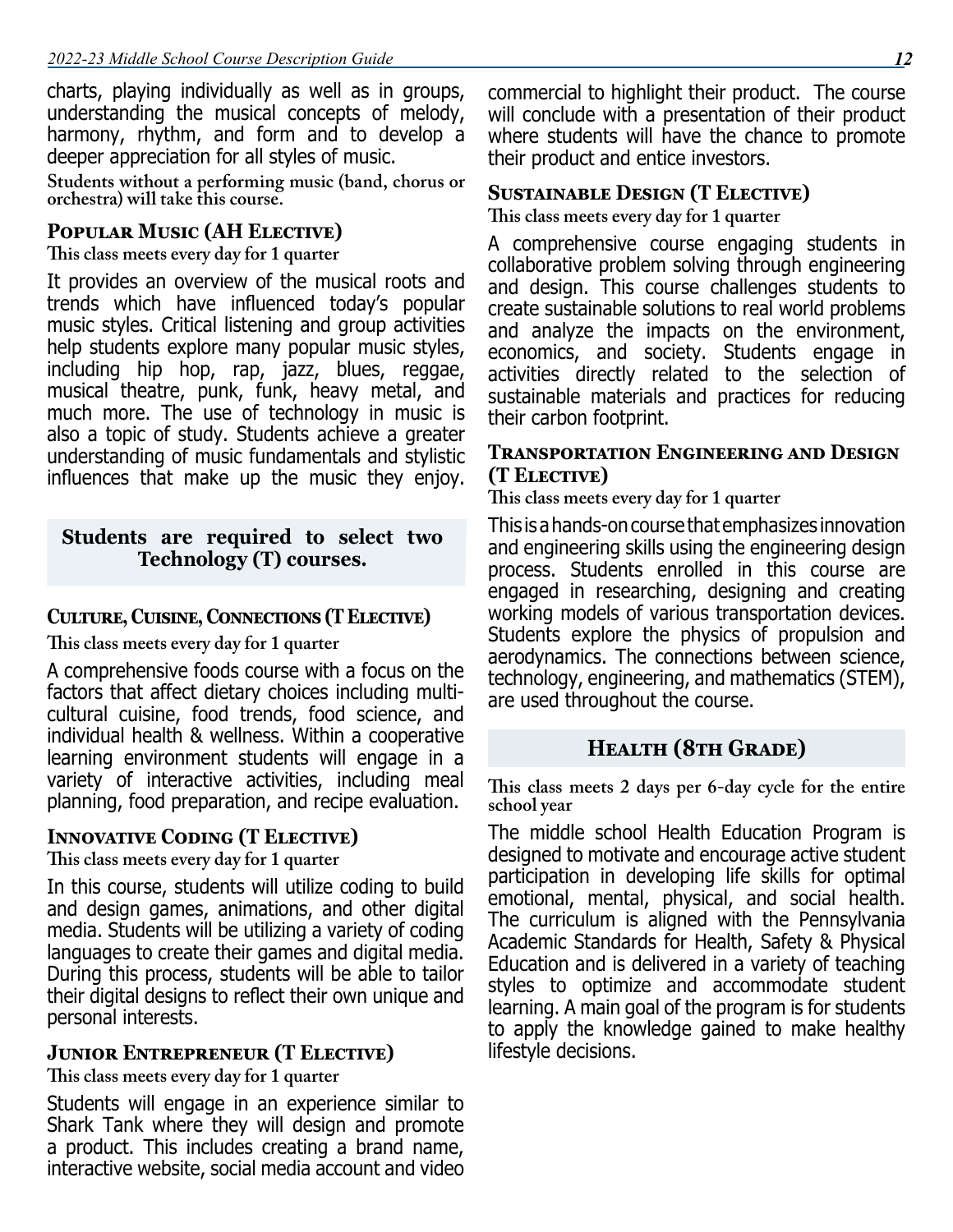# **Physical Education (8th Grade)**

**This class meets 2 days per 6-day cycle for the entire school year**

The middle school Physical Education Program provides cognitive, affective and psychomotor learning opportunities aligned with the Pennsylvania Academic Standards for Health, Safety & Physical Education in order to gain a better appreciation, working knowledge and understanding of the importance of maintaining a healthy lifestyle through physical activity. Students engage in a variety of activities including team sports, cooperative games, personal fitness, lifetime pursuits, team building and indoor rock climbing. Classes are differentiated to meet all levels of ability and students are encouraged to optimize their participation by being prepared with a required uniform.

# **Music (8th Grade)**

**Band, Chorus, and String Orchestra all meet 2 days per 6-day cycle for the entire school year.**

Middle school students may register for ONE<br>performing ensemble class (band, chorus, ensemble class (band, chorus, orchestra).

#### **Band**

Students who play band instruments are provided the opportunity to perform many styles of literature from classical to contemporary. The development of technical skills, musical knowledge and self discipline, as well as learning to work together as a unified organization, are important elements of the band program. Group lessons are scheduled on a rotating basis during the school day. Home practice is essential. Extracurricular activities such as Jazz Band, Honors Band, Pep Band, and small ensembles may be offered as enrichment opportunities for exceptionally motivated students.

**Prerequisites: (1) essential technical skills on a band instrument as prescribed in the district band curriculum; and (2) approval by the band director.**

#### **Chorus**

Each grade level practices and performs varied selections of choral literature while working toward developing tone, intonation, diction, blend, balance, and breathing techniques. Furthermore, students will continue to improve their music literacy,

ear-training/audiation skills, and sight-reading abilities. Chorus is designed for students who have a high level of interest in singing and improving their vocal skills. Extracurricular ensembles such as Stetson Singers, Peirce Vocal Ensemble, Fugett Chorale, PMEA Chorusfest, and District Honors Chorus may be offered as enrichment opportunities for exceptionally motivated students.

#### **STRING ORCHESTRA**

Students who play string instruments are given the opportunity to perform many styles of string ensemble/orchestral literature, from baroque to jazz. Students develop their technique and their knowledge of scales and rhythms as well as their sensitivity to style and character of the music. As a community of people, members of the string orchestra learn to work together with self discipline toward a common goal: excellence in performance. Group lessons are scheduled on a rotating basis during the school day. Home practice is essential, and private lessons are encouraged. Extracurricular activities such as Select Strings, Eighth Grade Quartet, Pennsylvania Music Educators Association District 12 string festivals for seventh and eighth grades, and other small ensembles may be offered as enrichment opportunities for exceptionally motivated string students.

**Prerequisites: essential technical skills on a violin, viola, cello or double bass middle school string directors.**

**Students who do not enroll in Band, Chorus, or Orchestra will complete all of the following courses.**

#### **DESIGN FOR THE REAL WORLD**

**This class meets 2 days per 6-day cycle for 1 quarter**

This is a general technology course that meets on two days of the six-day cycle for one marking period. Students engage in hands-on activities from various areas of technology, including communications, materials, manufacturing and design.

#### **Digital Media Creator**

**This class meets 2 days per 6-day cycle for 1 quarter**

In this class, students will explore multiple ways of creating and sharing dynamic, engaging interactive content with an emphasis on the use of video as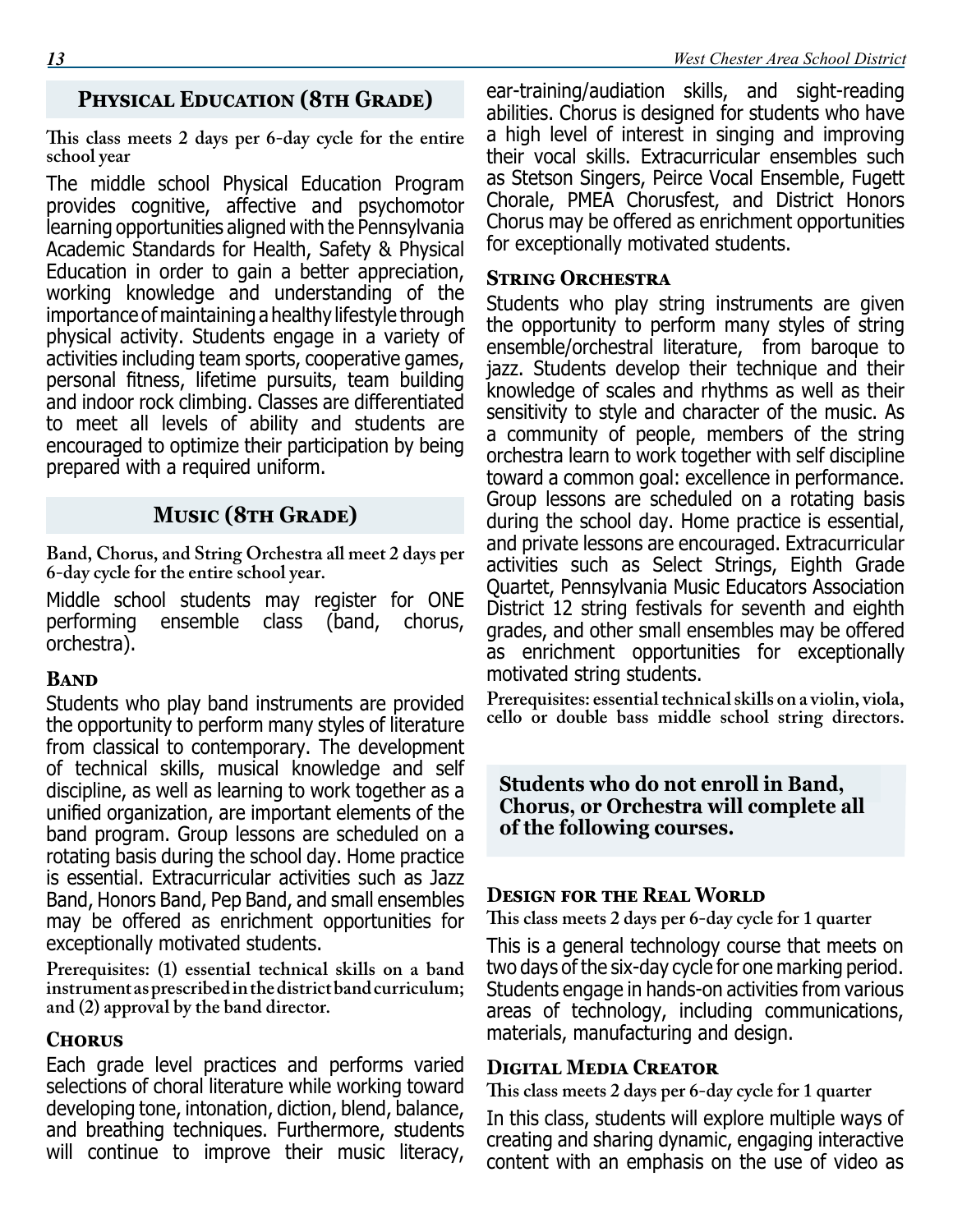a means of communication. The process of digital media design will include the planning, creating and editing of the project while utilizing various hardware and software tools to enhance a digital product.

#### **Internet and Web Design**

**This class meets 2 days per 6-day cycle for 1 quarter**

Students will explore tools that enhance the interactive nature of the internet. Students will design and build a website while also focusing on the interface and layout of a website and its various functions. Studies will also include how a network operates as well as a continued focus on digital citizenship. Student projects will highlight their selections in writing and visual components to communicate with an audience.

#### **Teen Impact**

#### **This class meets 2 days per 6-day cycle for 1 quarter**

In this course, students will explore authentic, project-based, and service-oriented learning opportunities intended to develop 21st century skills. Students will actively engage in critical thinking and problem solving processes based on real world needs and concerns. Citizenship, communication, character building, and resource management will provide the foundation for learning opportunities and skill development.



# **Specialized Programs (6th-8th Grades)**

#### **English Language Learner Program**

The English Language Learner Program provides course work for English Language Learners (ELLs). The program offers a continuum of courses that help ELLs become both competent in English and academically proficient in core content areas. Placement along the continuum is based on standardized assessments, local assessments, classroom content work, teacher input, parental input, and other factors. The goal of the program is for ELLs to become proficient in English, with emphasis on the academic, social, and cultural settings.

#### **Gifted Program**

The WCASD Middle School Gifted Education supports individualized instructional programs tailored to fit the needs of each identified gifted student. Students can select from a range of courses and topics based on their interests. The variety of course offerings range from Model UN to Language Forensics and Science investigations. In addition to the course offerings, the Middle School Gifted Program also engages students in seminars, field trips, regional competitions, independent study, and guest speaker events.

#### **Special Education**

Special education services are provided at the middle school for those students who have an Individualized Education Program (IEP). Services include a variety of supports as determined appropriate for each individual child by the IEP team.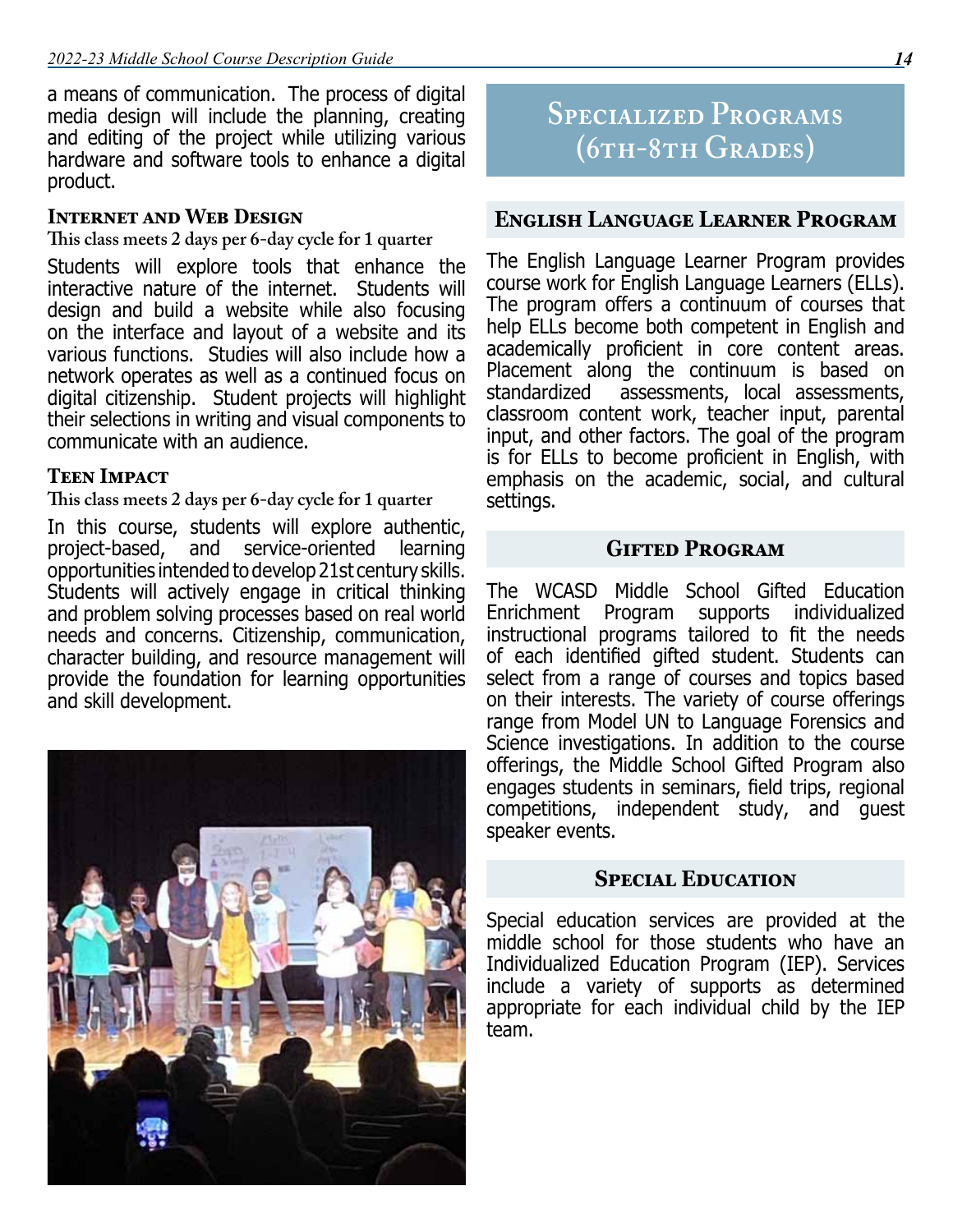# **Secondary English Course Sequence**

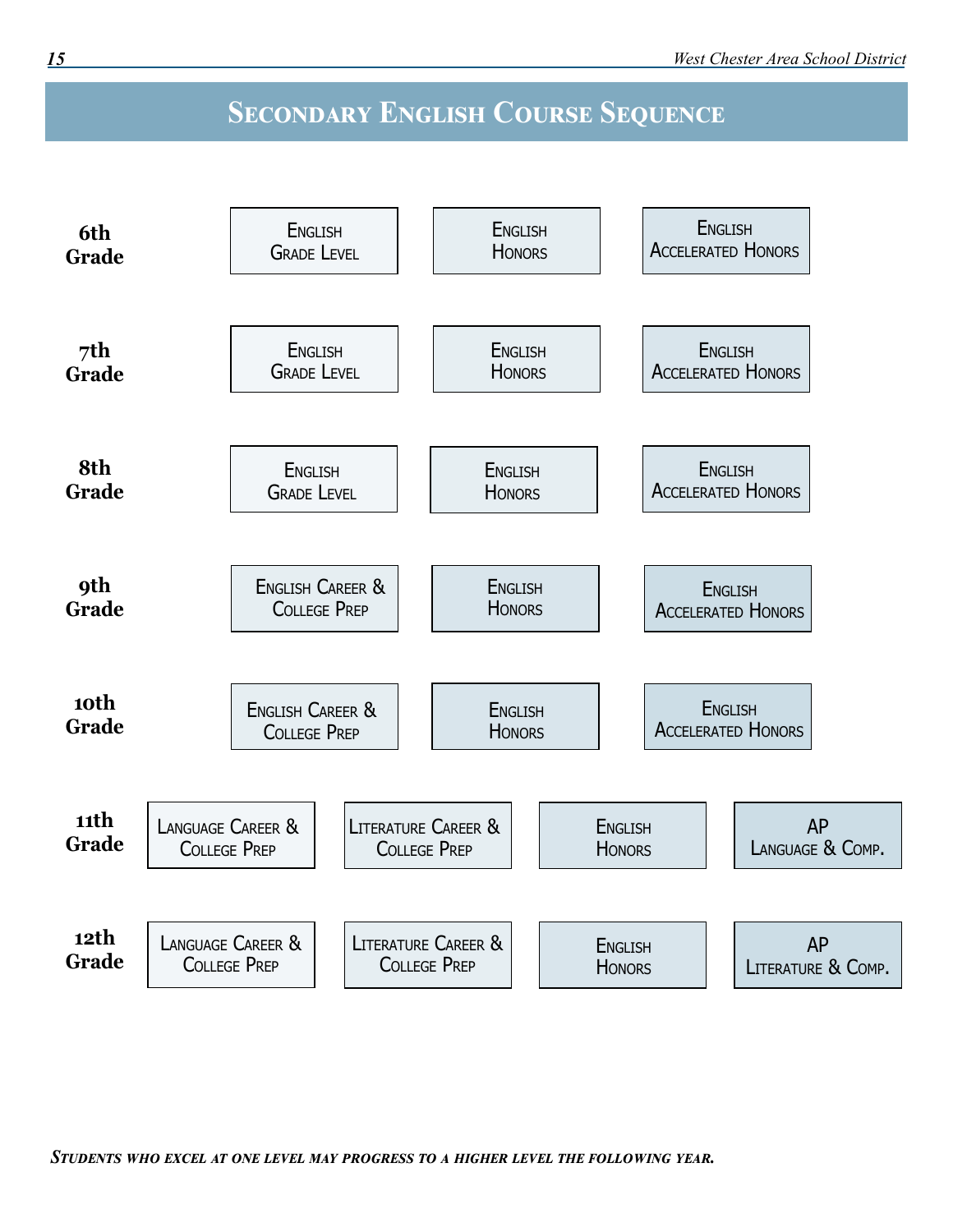# **Secondary Mathematics Course Progression**



#### **Secondary Mathematics:**

Course content and pacing are offered at various levels of ability to meet the needs of students. The goal of each course is to challenge, but not overwhelm, students. Students should consult with their current math teachers to help determine appropriate levels. The most rigorous course level offered is AP/ Accelerated Honors followed by Honors. Career & College Prep courses are taught at a college-prep level. Below is a listing of the levels at which each course is offered:

| Algebra 1:    | Honors, Career & College Prep                     |
|---------------|---------------------------------------------------|
| Geometry:     | Accelerated Honors, Honors, Career & College Prep |
| Algebra 2:    | Accelerated Honors, Honors, Career & College Prep |
| Pre-Calculus: | Accelerated Honors, Honors, Career & College Prep |
| Calculus:     | AP-BC, AP-AB, Honors                              |
| Statistics:   | AP, Honors                                        |
|               |                                                   |

*All students must successfully complete three math courses to graduate.*